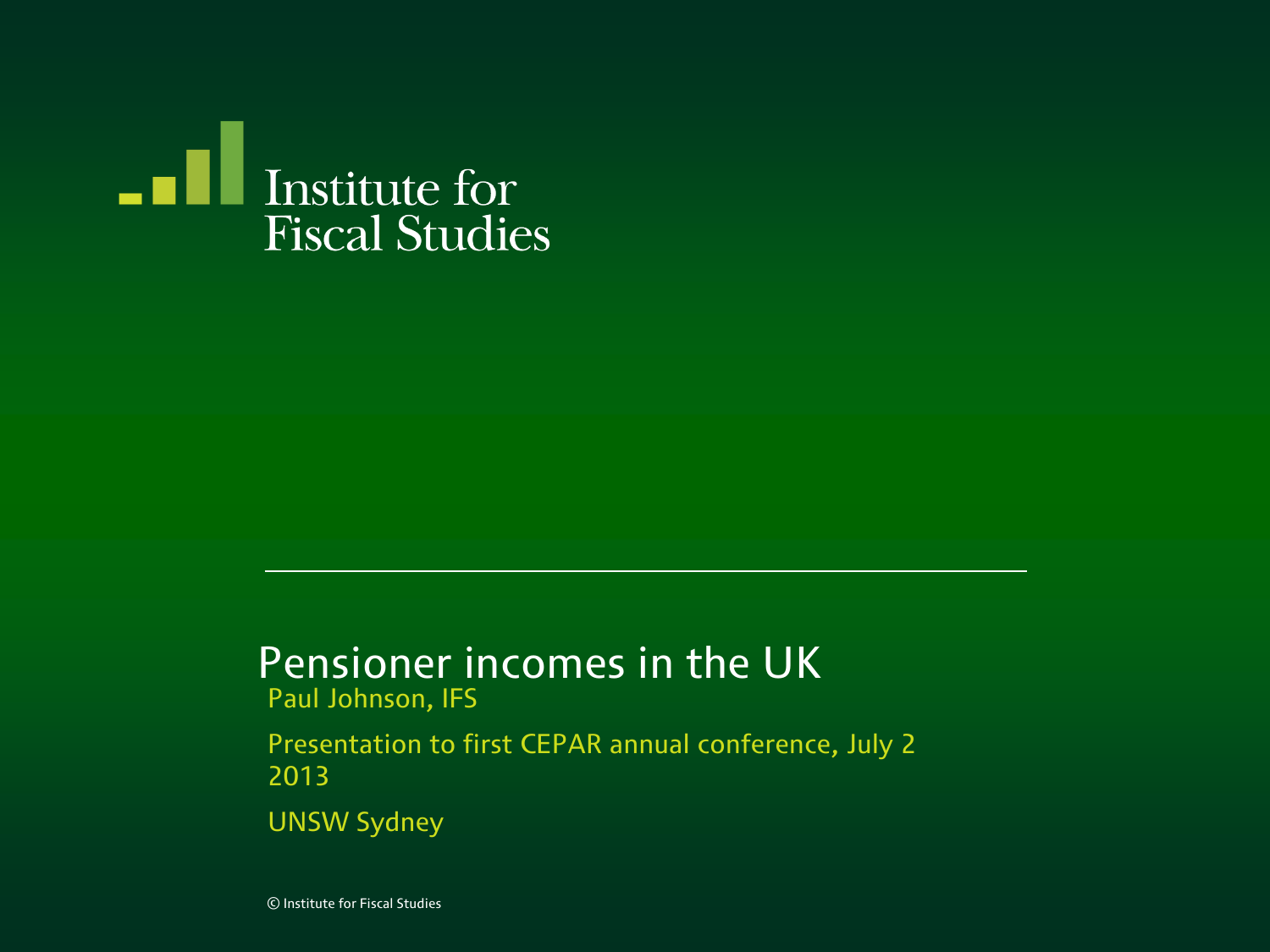#### Pensioners and their incomes

- The UK has traditionally had low state pension provision
	- And high levels of pensioner poverty
- Much policy towards current pensioners seems to be predicated on this model of the world
	- Pensioners almost wholly protected from current austerity measures

Fiscal Studies

- But what has actually been happening to pensioner incomes over the last decades?
	- And why
- And what about the future?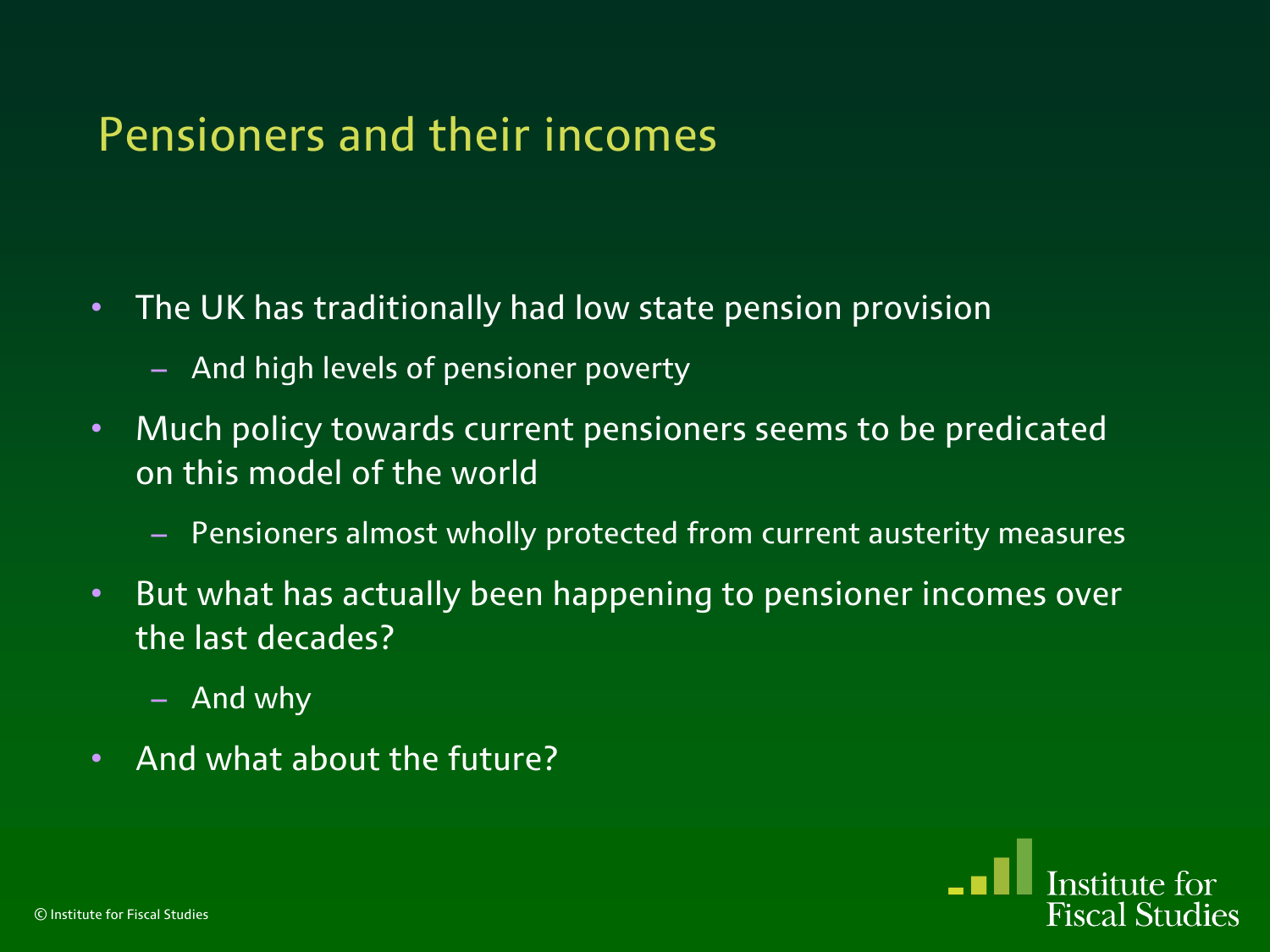## Background to the UK system (state)

- We spend about 7% of GDP on state benefits for pensioners
	- Well below European average
- Basic state pension at 15% of average earnings
- Additional earnings related pension.
	- Average receipt about a third of basic pension
- Significant means tested benefits
	- A fifth of pensioners receive "pension credit"
	- Also receipt of support for housing costs and local taxes

**Fiscal Studies** 

- Additional universal add-ons
	- Winter fuel payment
	- Free bus travel
	- Free TV licences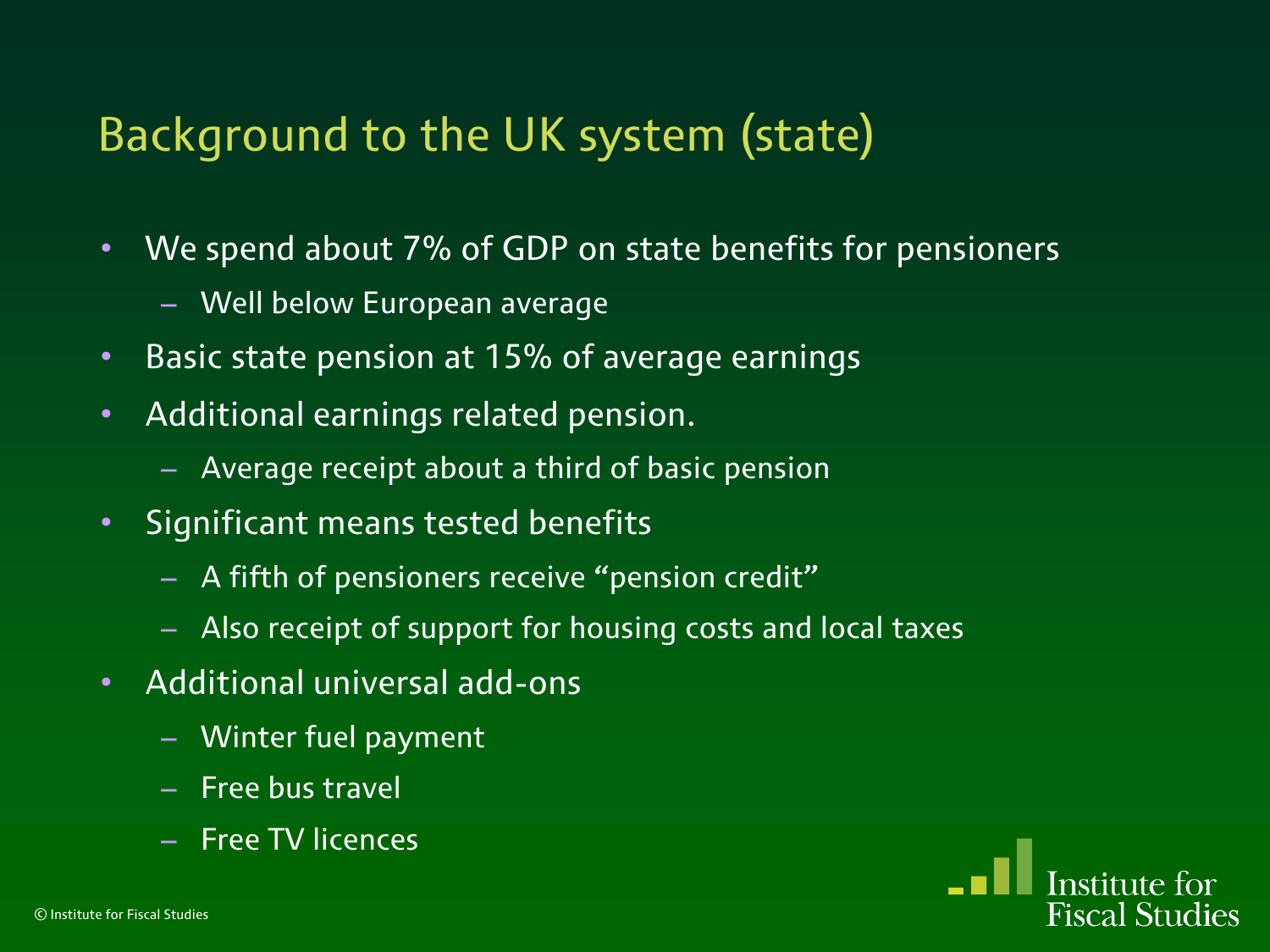## Background to the UK system (private)

- Historic high levels of occupational pension coverage
	- Average private pension receipt about £6,500 a year
- Defined benefit schemes in private sector almost all closed to new members
	- Public sector still provides generous coverage
- Around half of private workforce in some form of DC scheme
	- Should increase rapidly with auto enrolment
	- But contributions and hence future benefits much lower than DB

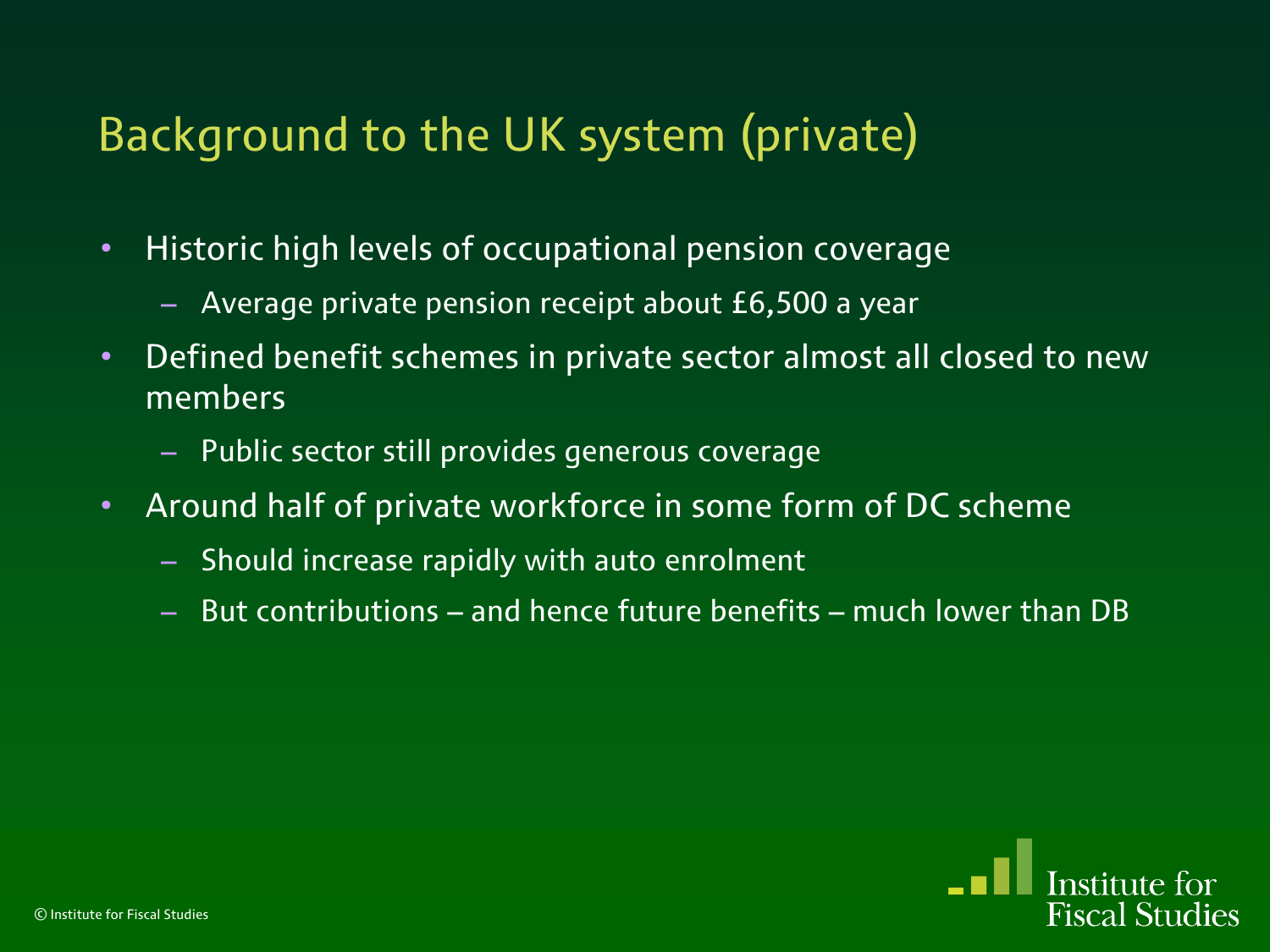#### The world 30 years ago

- Pensioner incomes were on average only about half those of the working age population
- Note throughout incomes are household incomes, net of taxes and receipt of benefits, and equivalised. Also generally net of housing costs
	- Using Family Resources Survey and Family Expenditure Survey data

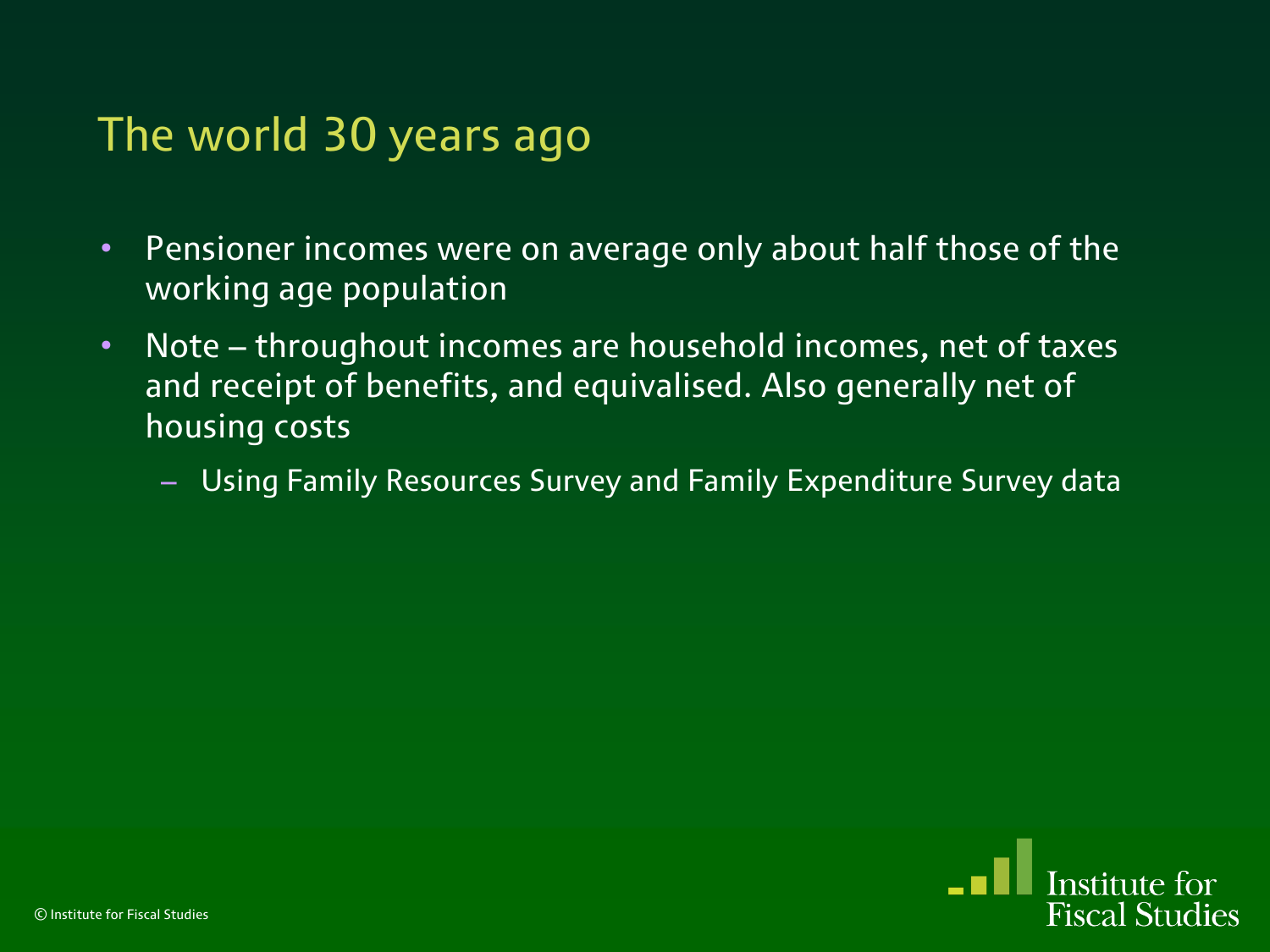# Median income by age (GB)

After housing costs, 1978-1980



Institute for **Fiscal Studies** 

Notes and source: see Figure 5.6 of *Living Standards, Poverty and Inequality in the UK: 2013*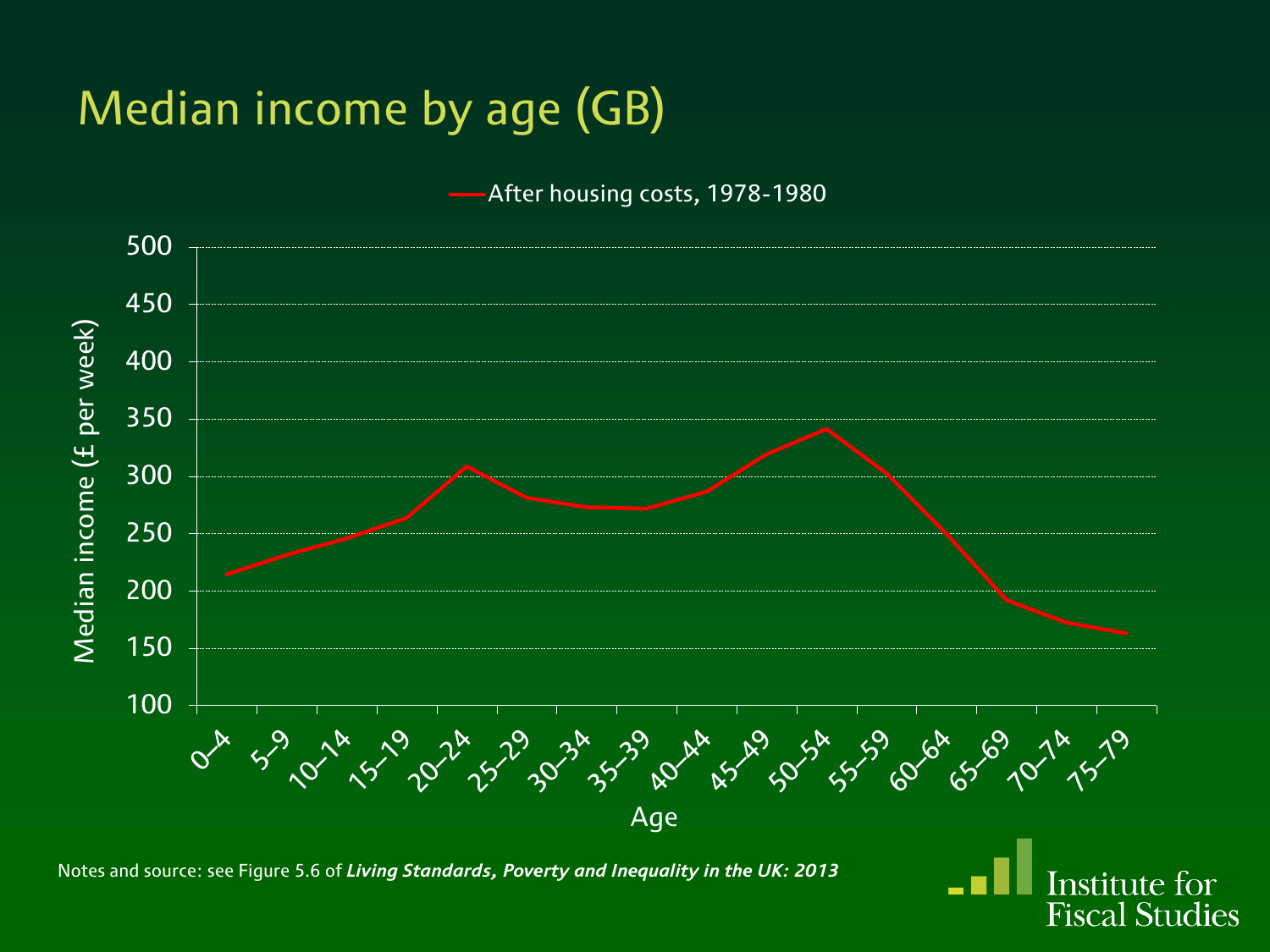#### The world 30 years ago

- Pensioner incomes were on average only about half those of the working age population
- Pensioners were concentrated in the bottom quintiles of the income distribution

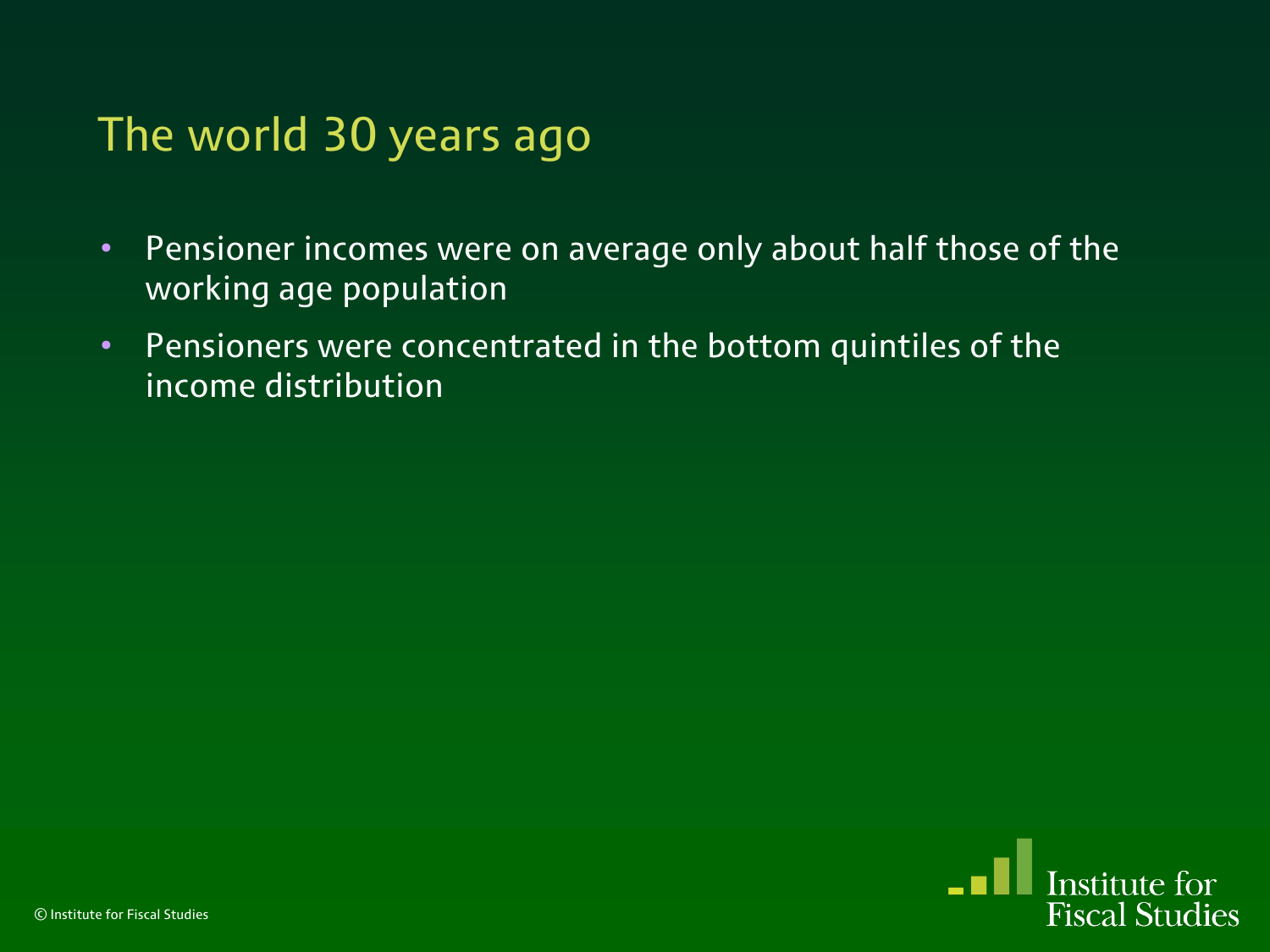#### Two thirds of pensioners in bottom two quintiles (AHC)



Notes and source: see Figure E.1 of *Living Standards, Poverty and Inequality in the UK: 2013*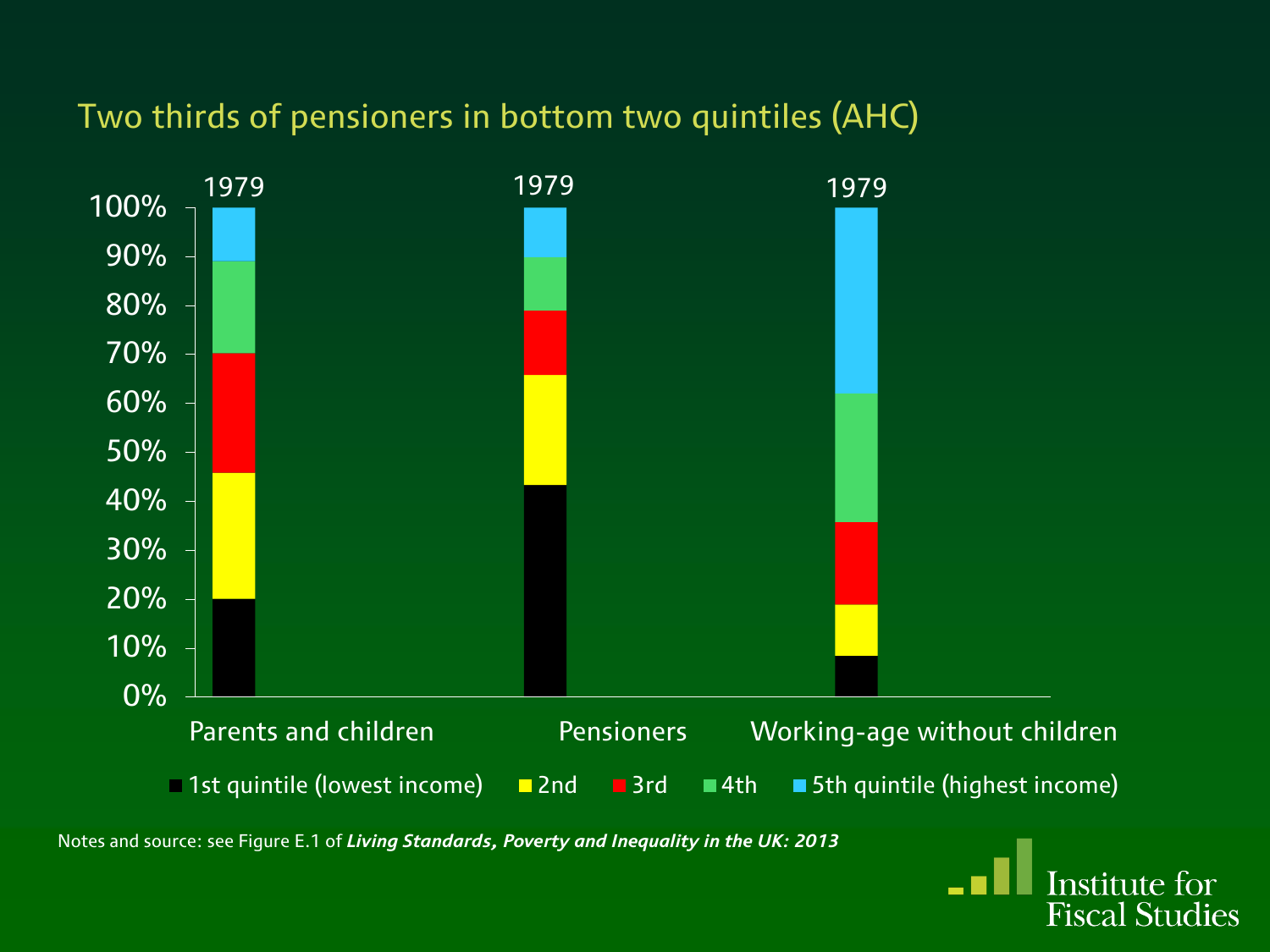#### The world 30 years ago

- Pensioner incomes were on average only about half those of the working age population
- Pensioners were concentrated in the bottom quintiles of the income distribution
- And pensioner poverty rates much higher than for rest of the population

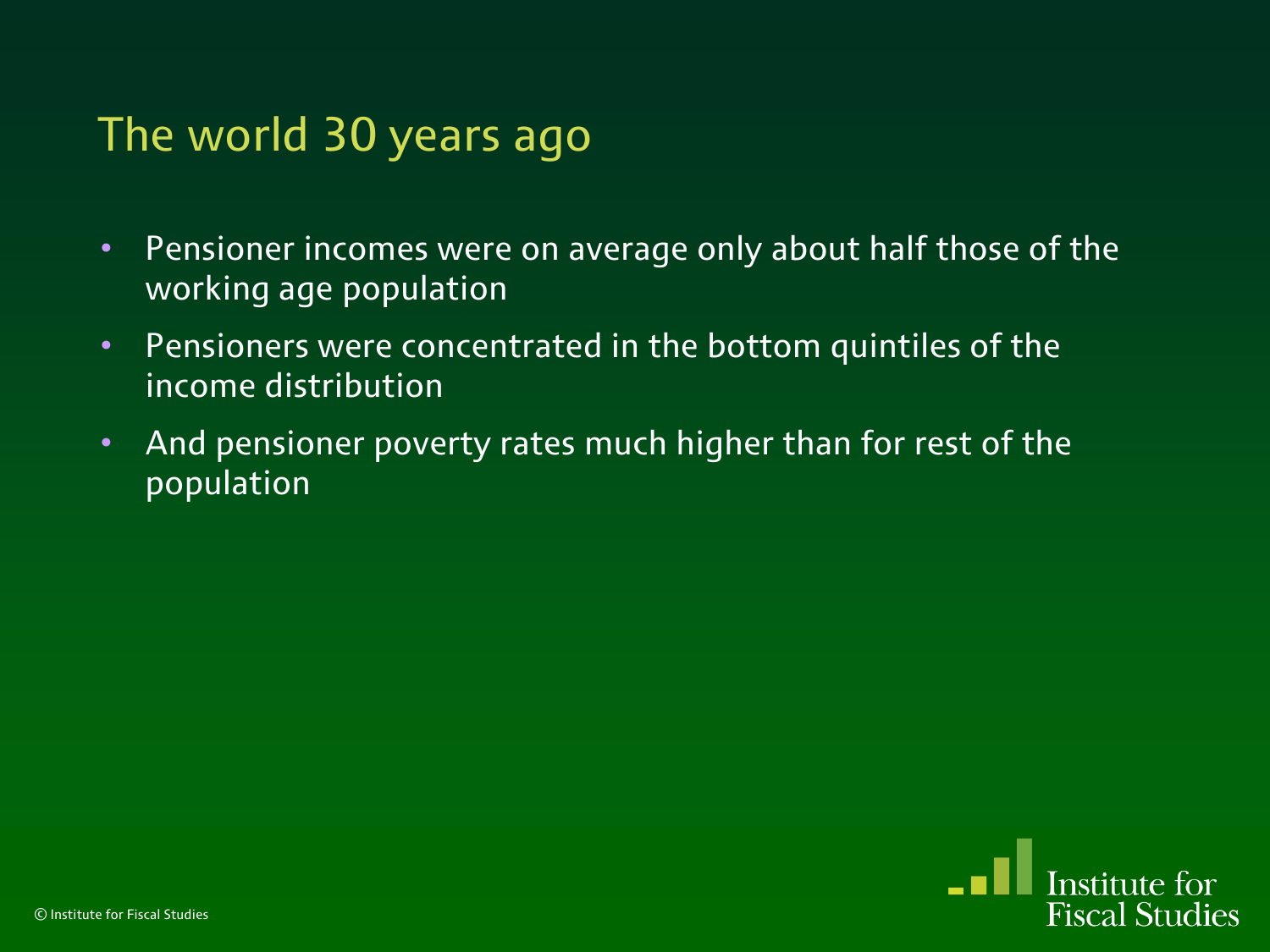## Relative poverty rates by age group (AHC)

1978-80



Source: Figure 6.3a of Living Standards, Poverty and Inequality: 2013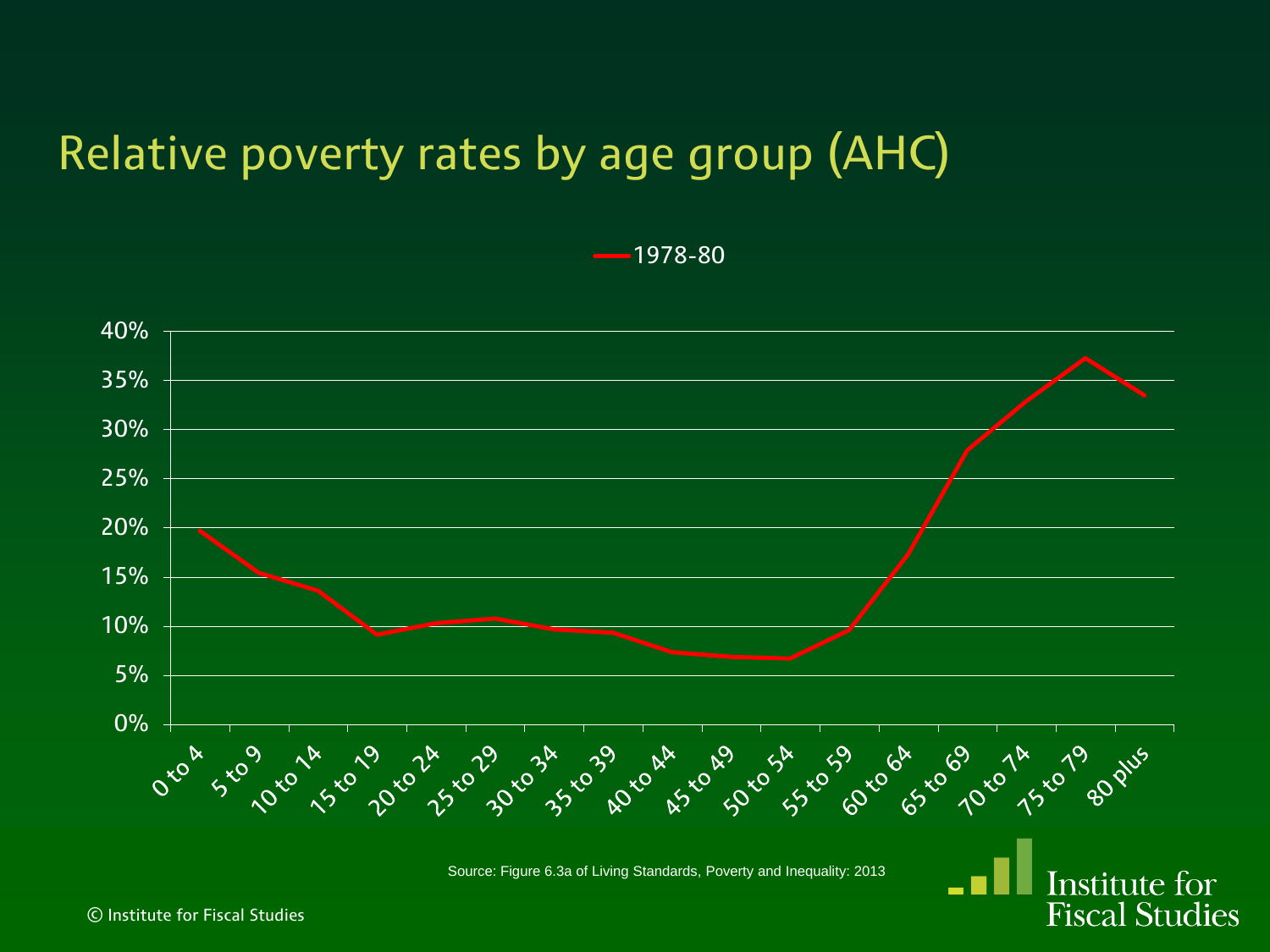#### This state of affairs driven by:

- Low flat rate basic pension at around 20% of average earnings
	- To which many, especially women, did not have full entitlement
- Minimal earnings related top ups
- Minimum means-tested benefits well below poverty line
- Significant private incomes available only to a small minority
	- Related to rules of DB pension schemes more than coverage
	- Little or no protection against inflation, or for early leavers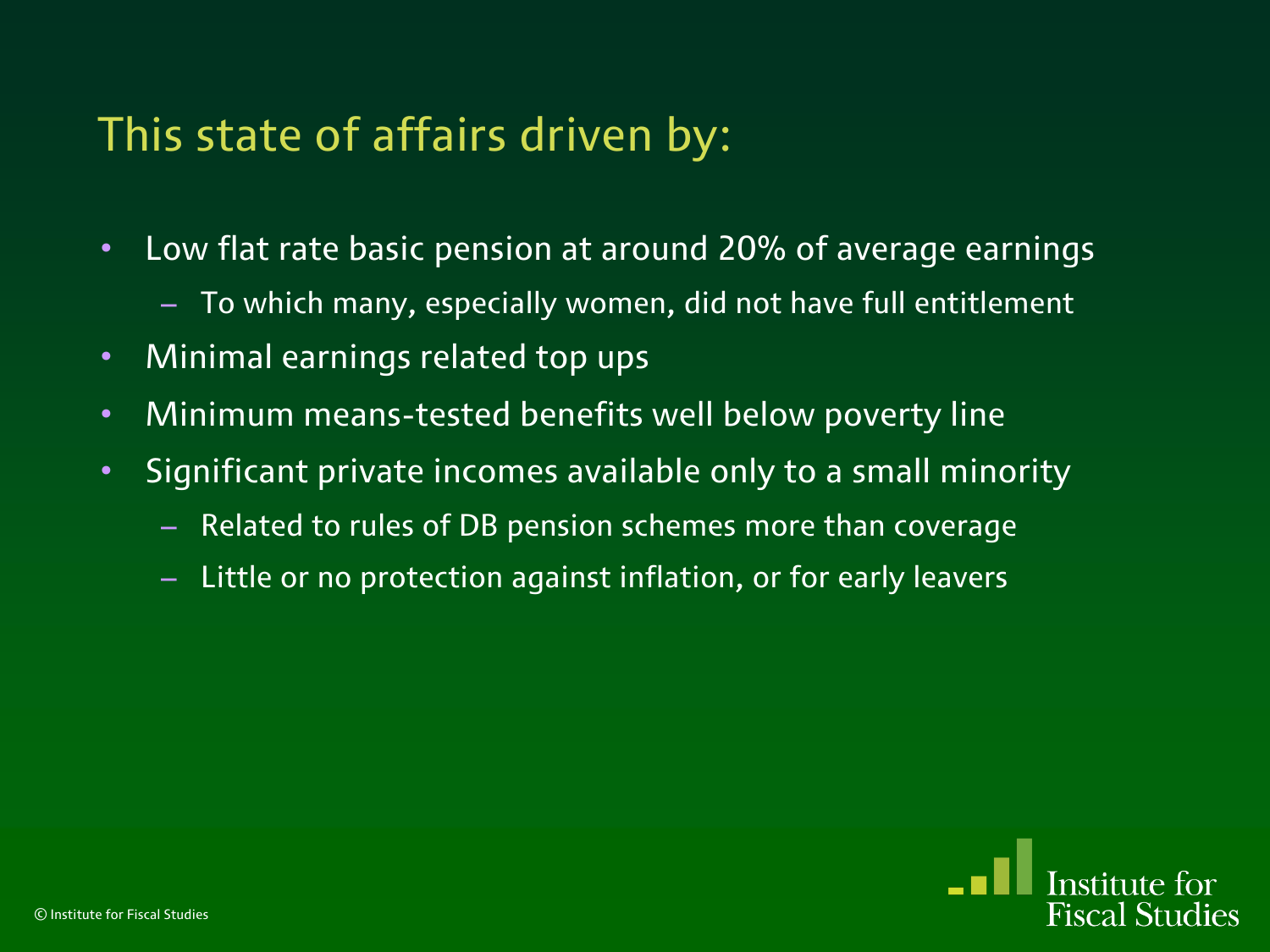

Pensioner income quintile

Notes and source: see Figure 5.3 of *Living Standards, Poverty and Inequality in the UK: 2013*

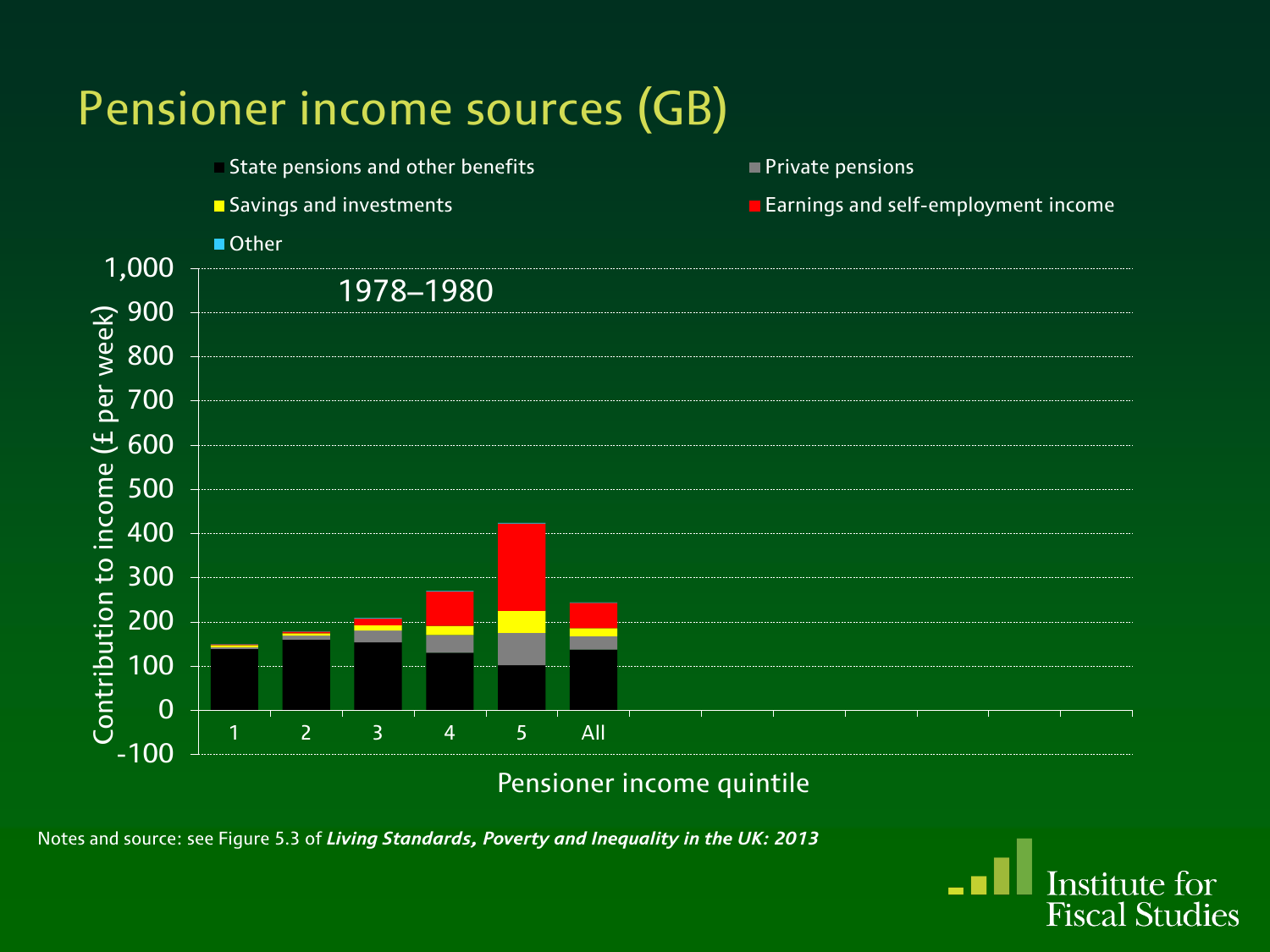## Things have changed dramatically since then

• Median pensioner incomes are now similar to those of the working age population

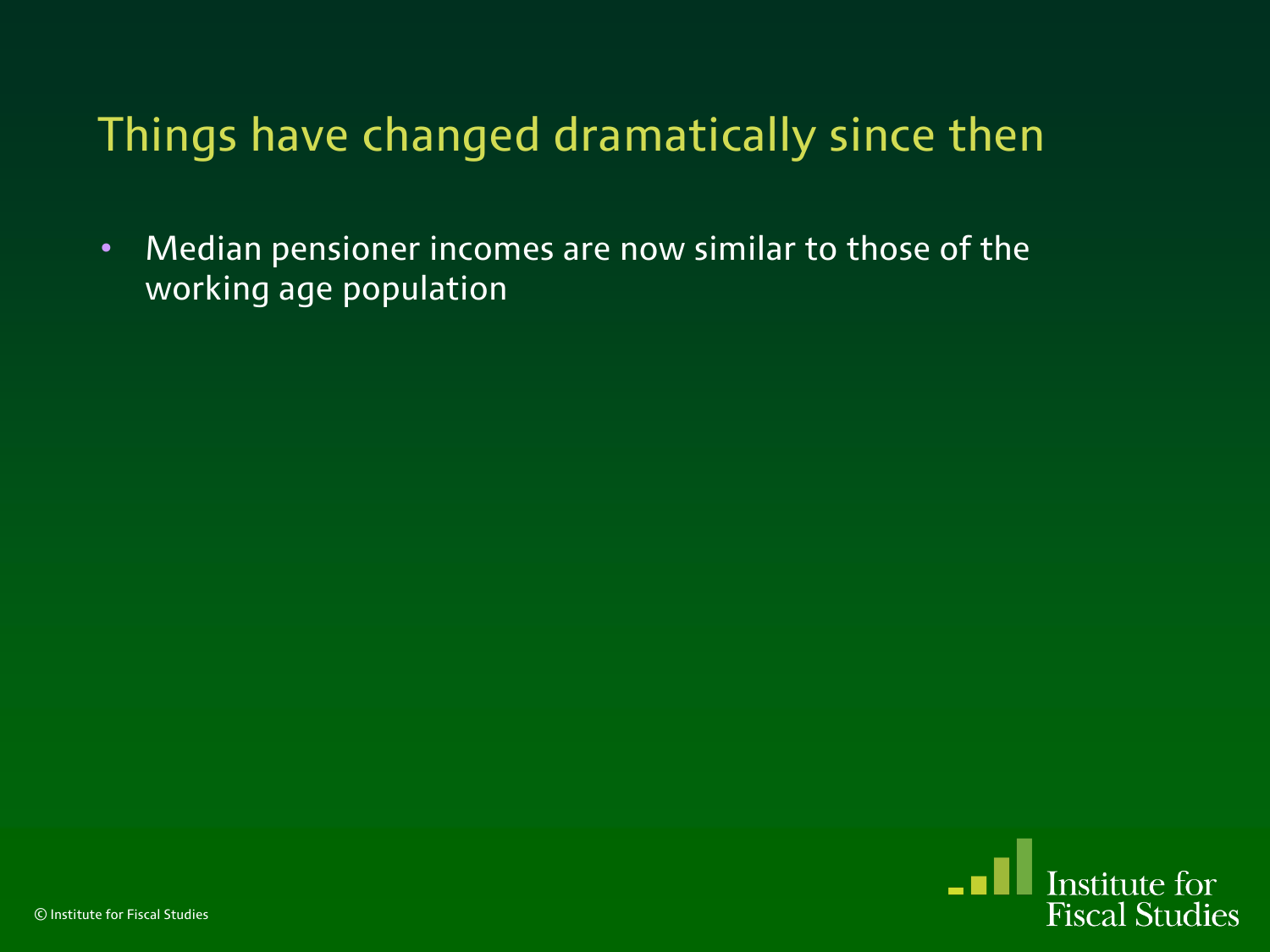## Median incomes vary little by age

After housing costs, 2011-12 - After housing costs, 1978-1980

Institute for **Fiscal Studies** 



Notes and source: see Figure 5.6 of *Living Standards, Poverty and Inequality in the UK: 2013*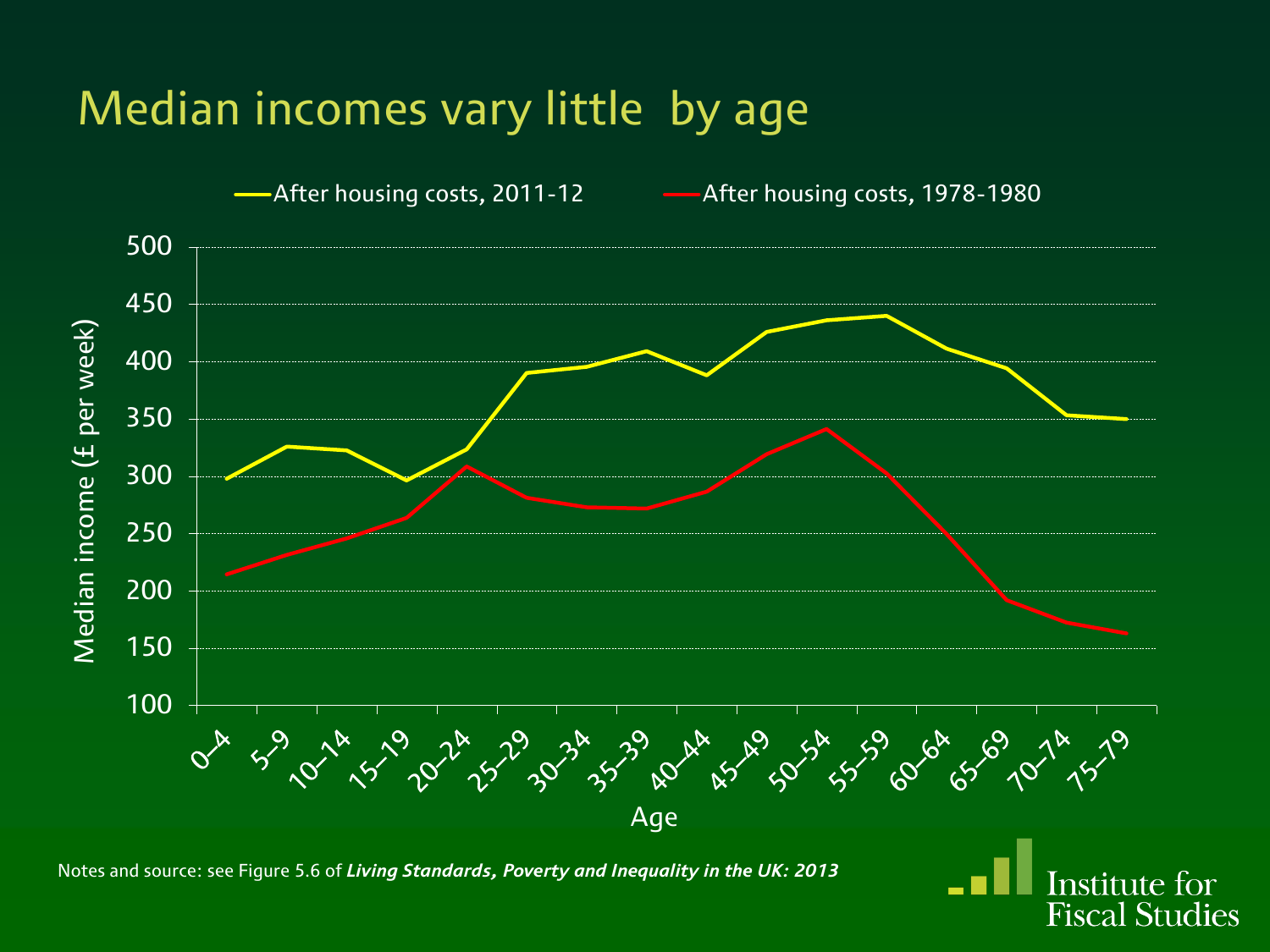## A short digression

- So far we have only been comparing current pensioners with current workers
	- What about actual replacement rates
- We can look at those using ELSA
- And we can define different measures of income
	- Taking account, or not, of the possibility that wealth might be annuitised
- Replacement rates are high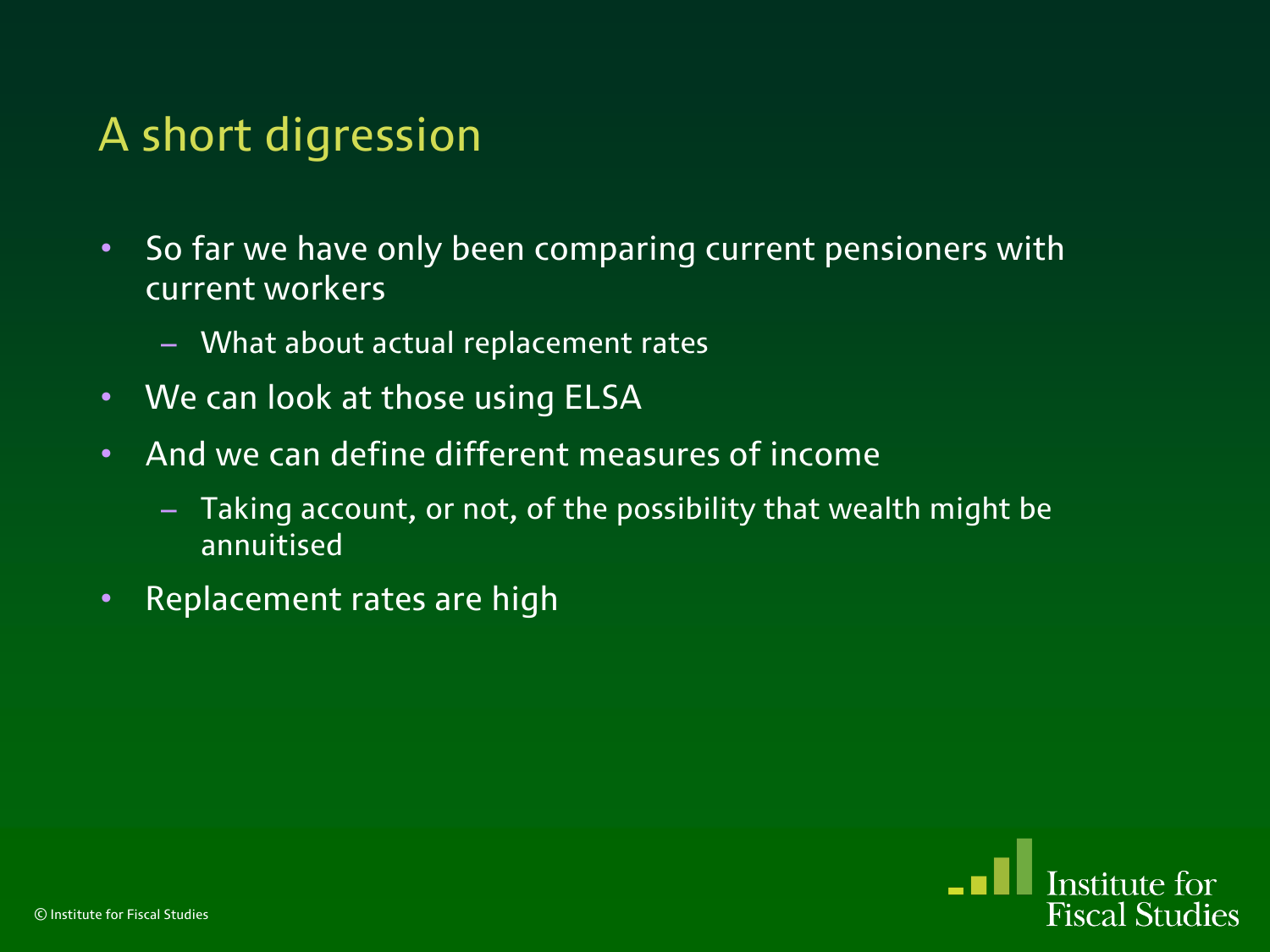#### Distribution of replacement rates 2008/09



Notes: One observation per individual, individuals aged 50 to SPA, assumes probabilistic selection into retirement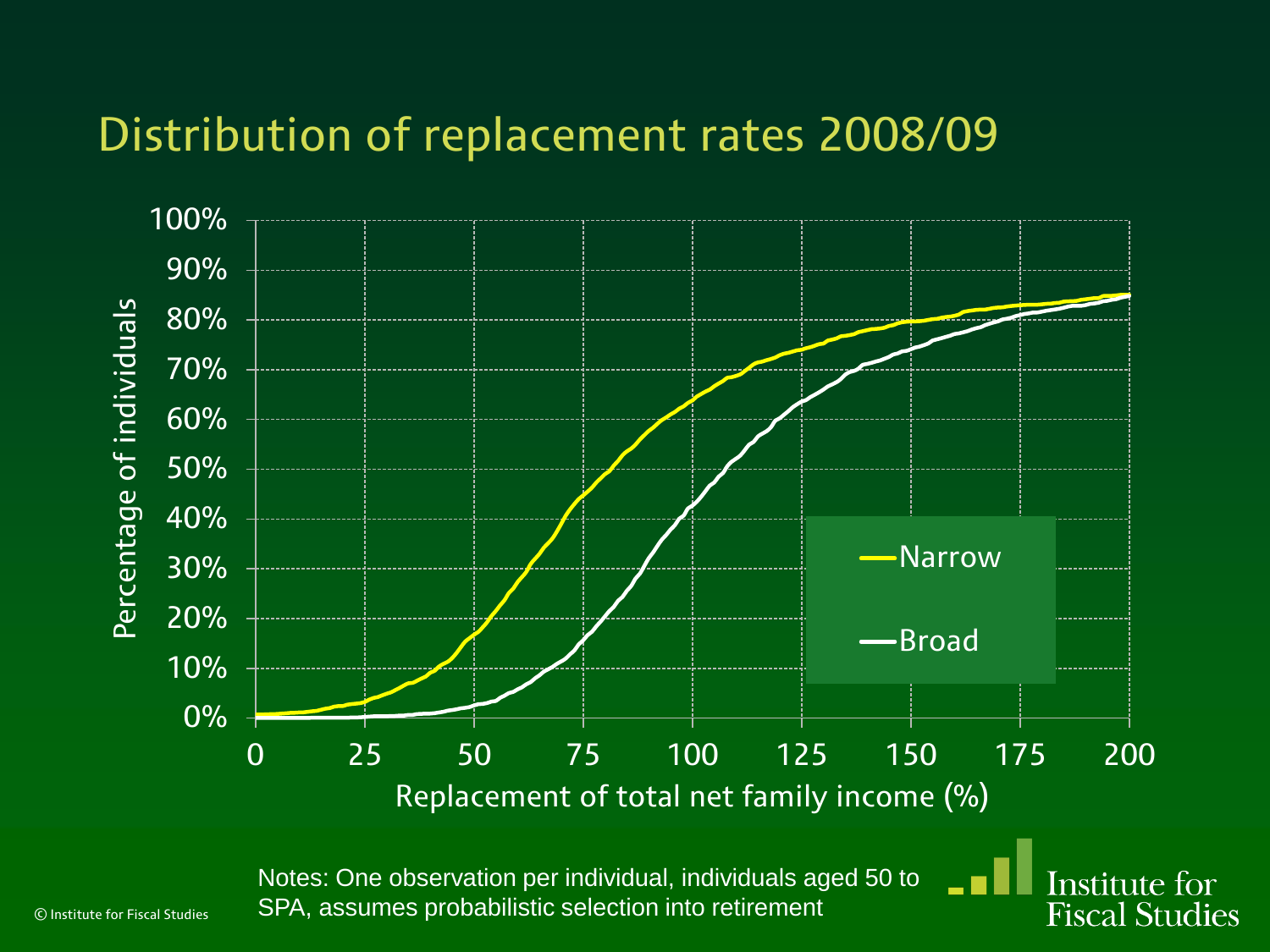| <b>Income coming from:</b> |                                                                  | <b>Proportion falling below</b><br>thresholds |     |               |
|----------------------------|------------------------------------------------------------------|-----------------------------------------------|-----|---------------|
|                            |                                                                  | <b>PCG</b>                                    | 67% | 80%           |
| (1)                        | Pension wealth only                                              |                                               |     |               |
| (2)                        | (1) plus non-housing wealth                                      |                                               |     |               |
| (3)                        | (2) plus other wealth                                            |                                               |     |               |
| (4)                        | (3) plus expected inheritances                                   |                                               |     |               |
| (5)                        | (4) plus pension credit                                          |                                               |     |               |
|                            |                                                                  |                                               |     |               |
| (6)                        | (5) Replacing annuitised housing<br>wealth with consumption flow |                                               |     |               |
|                            |                                                                  |                                               |     | Institute for |

**Fiscal Studies**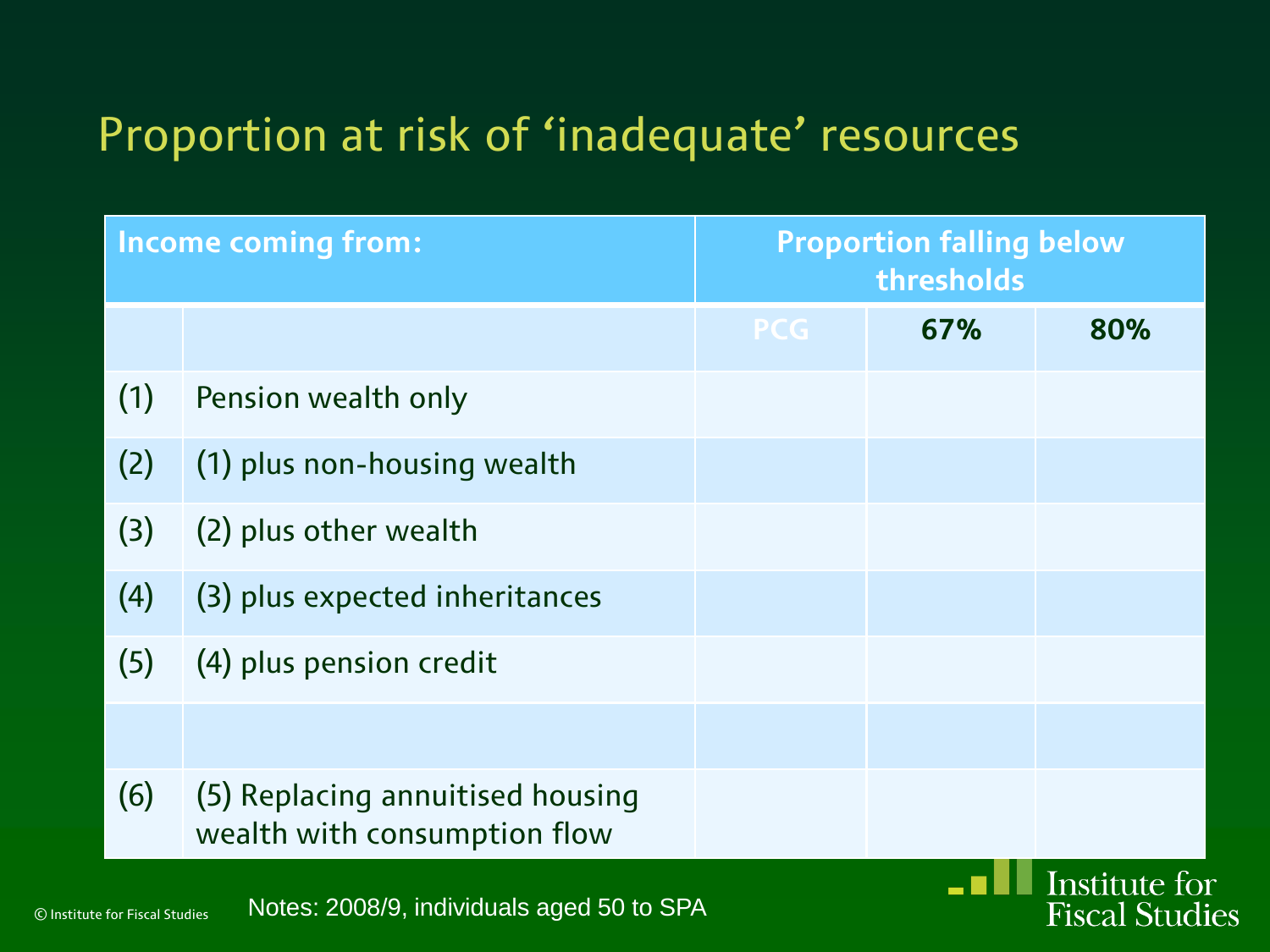| <b>Income coming from:</b> |                                                                  | <b>Proportion falling below</b><br>thresholds |     |               |
|----------------------------|------------------------------------------------------------------|-----------------------------------------------|-----|---------------|
|                            |                                                                  | <b>PCG</b>                                    | 67% | 80%           |
| (1)                        | Pension wealth only                                              | 12                                            | 41  | 53            |
| (2)                        | (1) plus non-housing wealth                                      |                                               |     |               |
| (3)                        | (2) plus other wealth                                            |                                               |     |               |
| (4)                        | (3) plus expected inheritances                                   |                                               |     |               |
| (5)                        | (4) plus pension credit                                          |                                               |     |               |
|                            |                                                                  |                                               |     |               |
| (6)                        | (5) Replacing annuitised housing<br>wealth with consumption flow |                                               |     |               |
|                            |                                                                  |                                               |     | Institute for |

**Fiscal Studies** 

© Institute for Fiscal Studies Notes: 2008/9, individuals aged 50 to SPA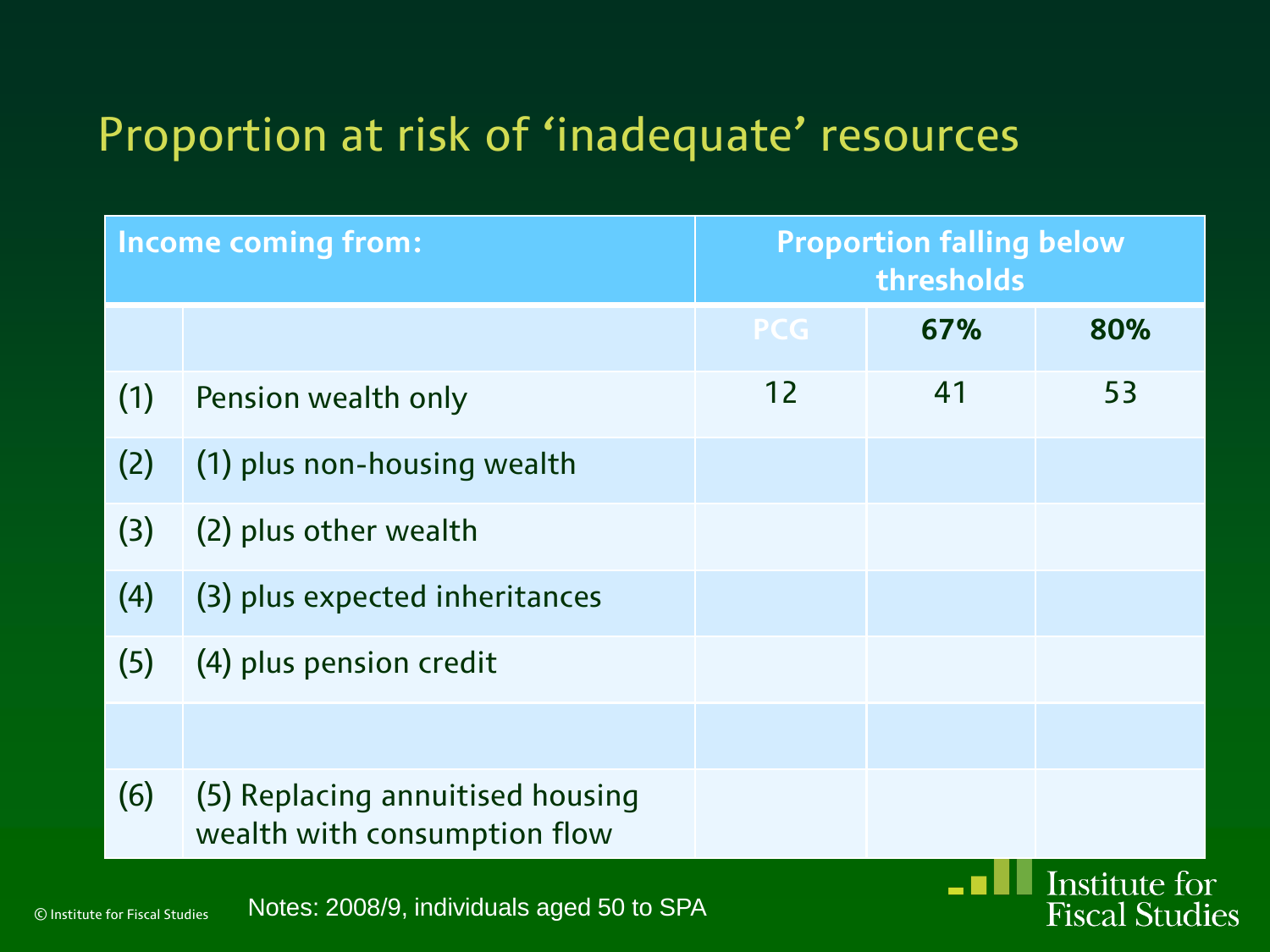| <b>Income coming from:</b> |                                                                  | <b>Proportion falling below</b><br>thresholds |     |               |
|----------------------------|------------------------------------------------------------------|-----------------------------------------------|-----|---------------|
|                            |                                                                  | <b>PCG</b>                                    | 67% | 80%           |
| (1)                        | Pension wealth only                                              | 12                                            | 41  | 53            |
| (2)                        | (1) plus non-housing wealth                                      | 10                                            | 30  | 42            |
| (3)                        | (2) plus other wealth                                            |                                               |     |               |
| (4)                        | (3) plus expected inheritances                                   |                                               |     |               |
| (5)                        | (4) plus pension credit                                          |                                               |     |               |
|                            |                                                                  |                                               |     |               |
| (6)                        | (5) Replacing annuitised housing<br>wealth with consumption flow |                                               |     |               |
|                            |                                                                  |                                               |     | Institute for |

**Fiscal Studies**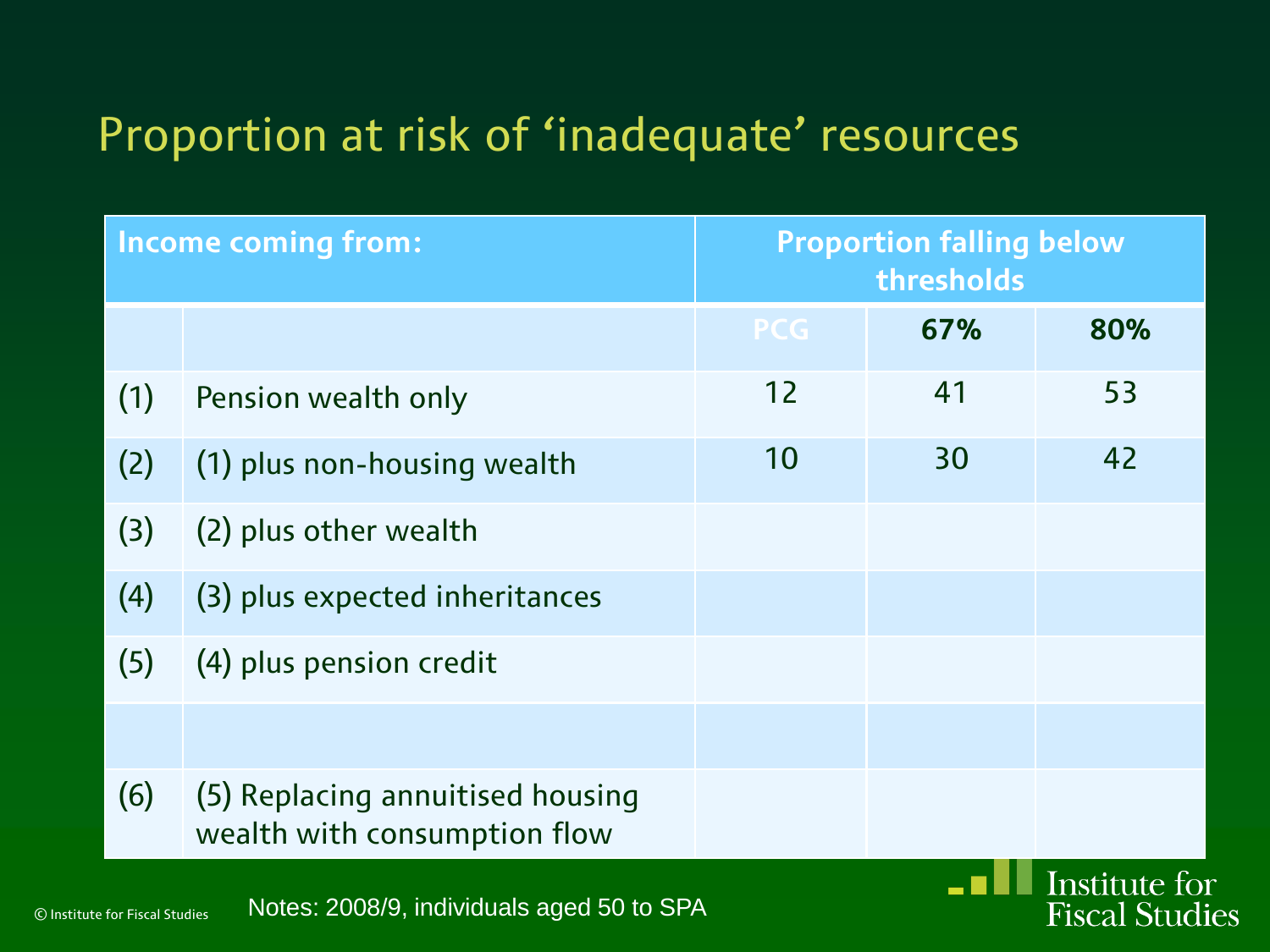|     | <b>Income coming from:</b>                                                                                     | <b>Proportion falling below</b><br>thresholds |     |     |
|-----|----------------------------------------------------------------------------------------------------------------|-----------------------------------------------|-----|-----|
|     |                                                                                                                | <b>PCG</b>                                    | 67% | 80% |
| (1) | Pension wealth only                                                                                            | 12                                            | 41  | 53  |
| (2) | (1) plus non-housing wealth                                                                                    | 10                                            | 30  | 42  |
| (3) | (2) plus other wealth                                                                                          | 7                                             | 20  | 30  |
| (4) | (3) plus expected inheritances                                                                                 | 7                                             | 18  | 28  |
| (5) | (4) plus pension credit                                                                                        |                                               | 12  | 22  |
|     |                                                                                                                |                                               |     |     |
| (6) | (5) Replacing annuitised housing<br>wealth with consumption flow                                               |                                               | 10  | 21  |
|     | Institute for<br>Notes: 2008/9, individuals aged 50 to SPA<br>Fiscal Studies<br>© Institute for Fiscal Studies |                                               |     |     |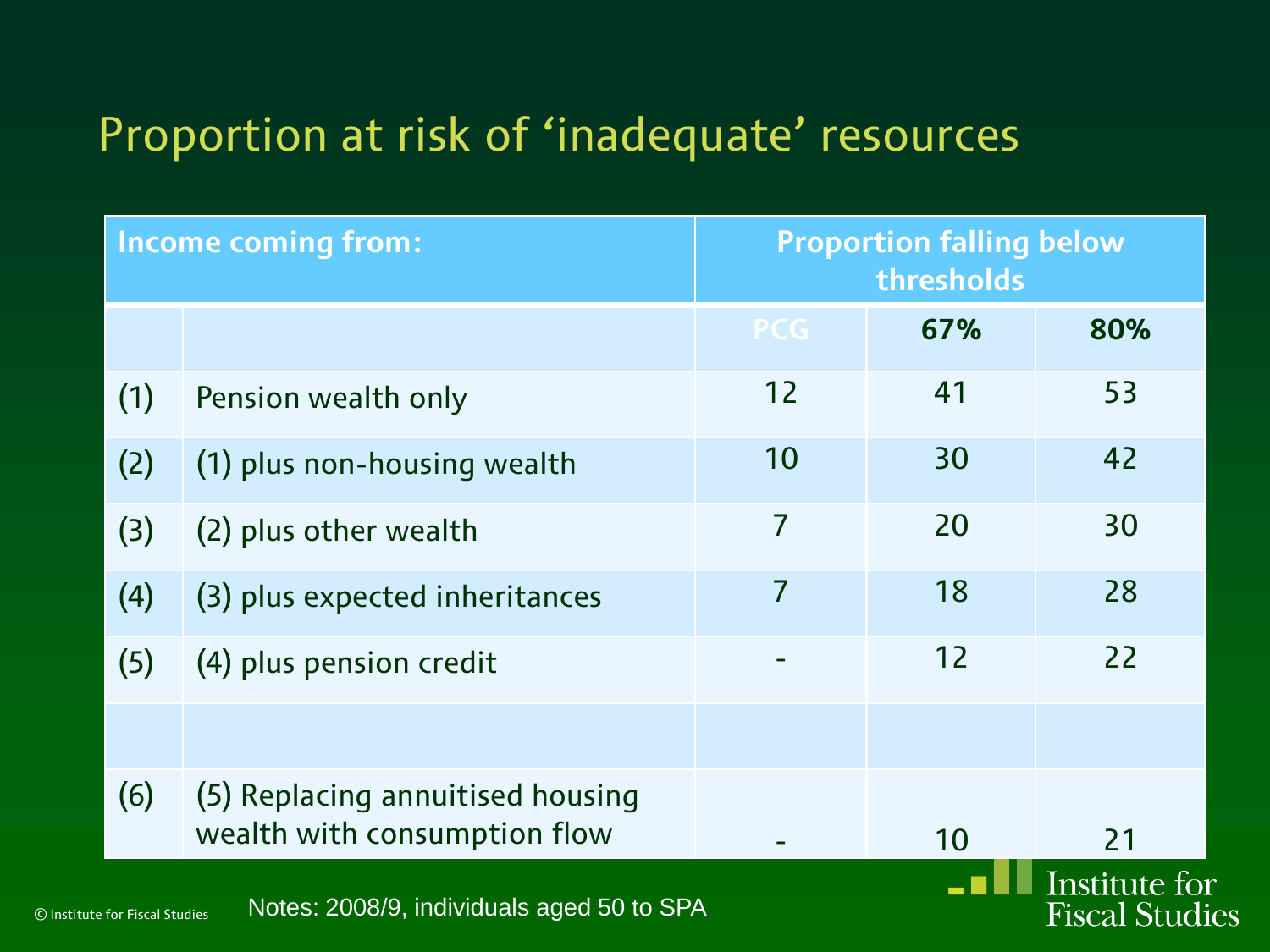## Things have changed dramatically since then

- Median pensioner incomes are now similar to those of the working age population
- And pensioners are distributed across the income distribution

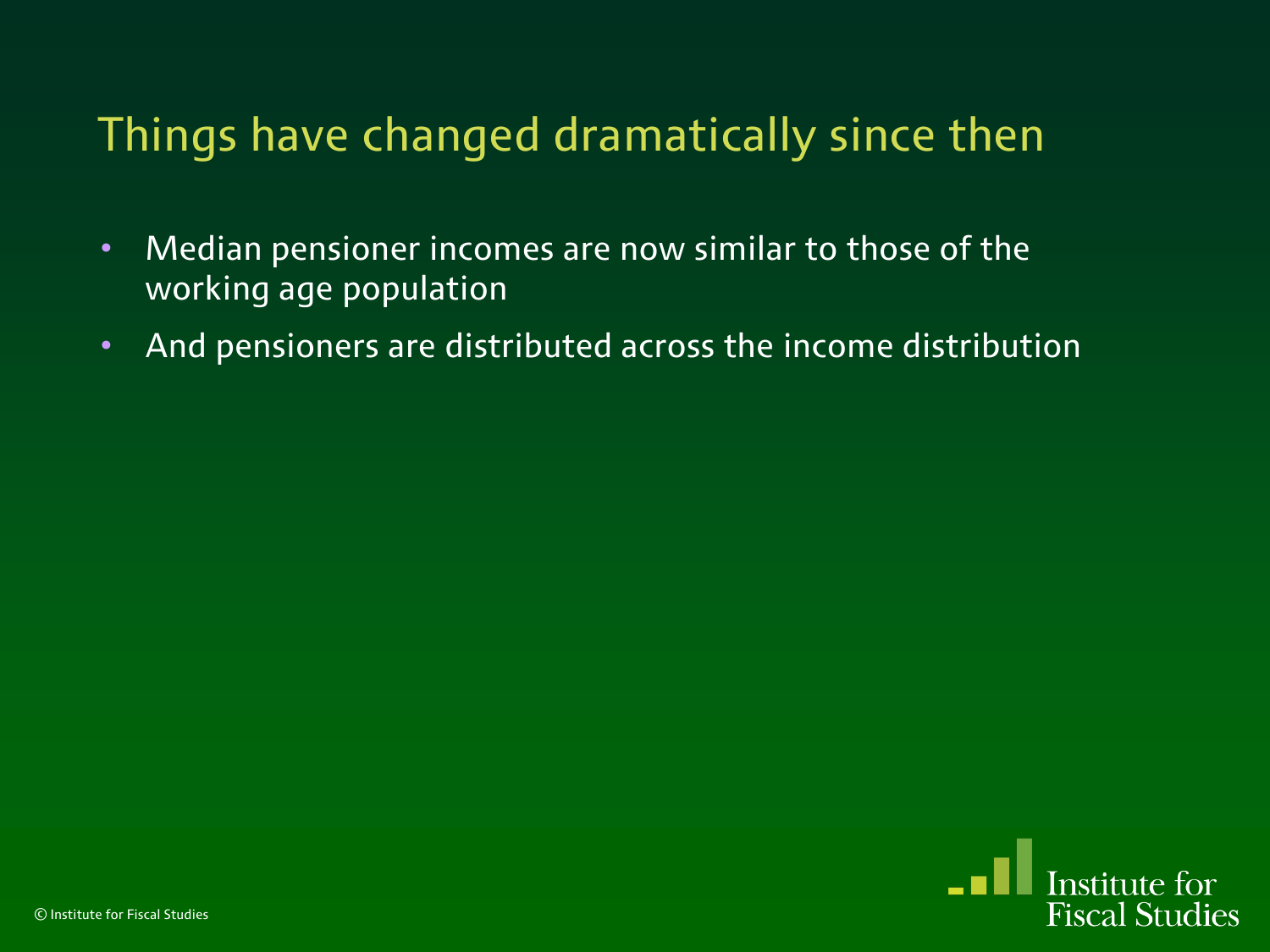## Pensioners now least likely to be in bottom quintile



Notes and source: see Figure E.1 of *Living Standards, Poverty and Inequality in the UK: 2013*

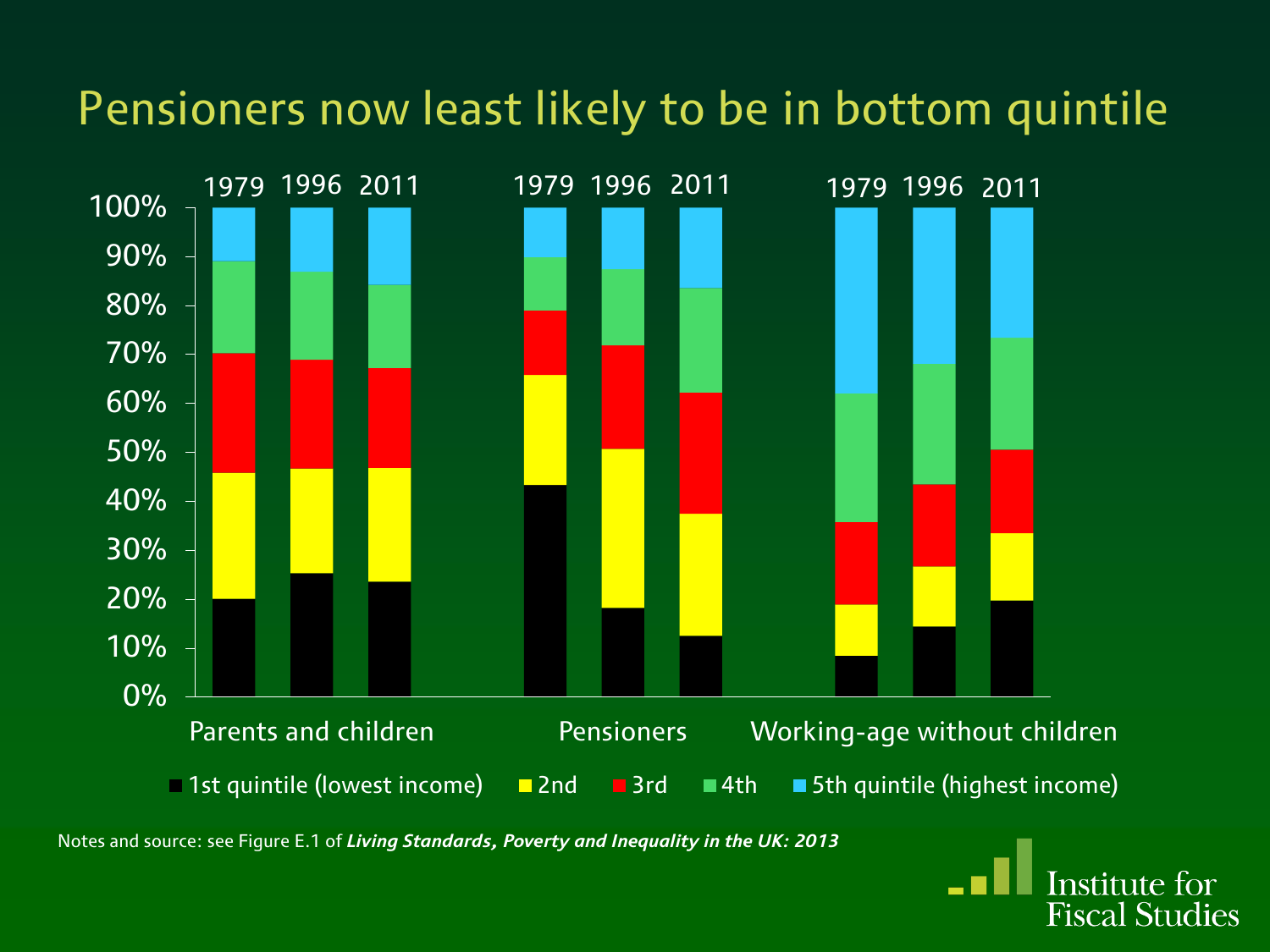#### And less likely to be poor than the working age



Source: Figure 6.3a of Living Standards, Poverty and Inequality: 2013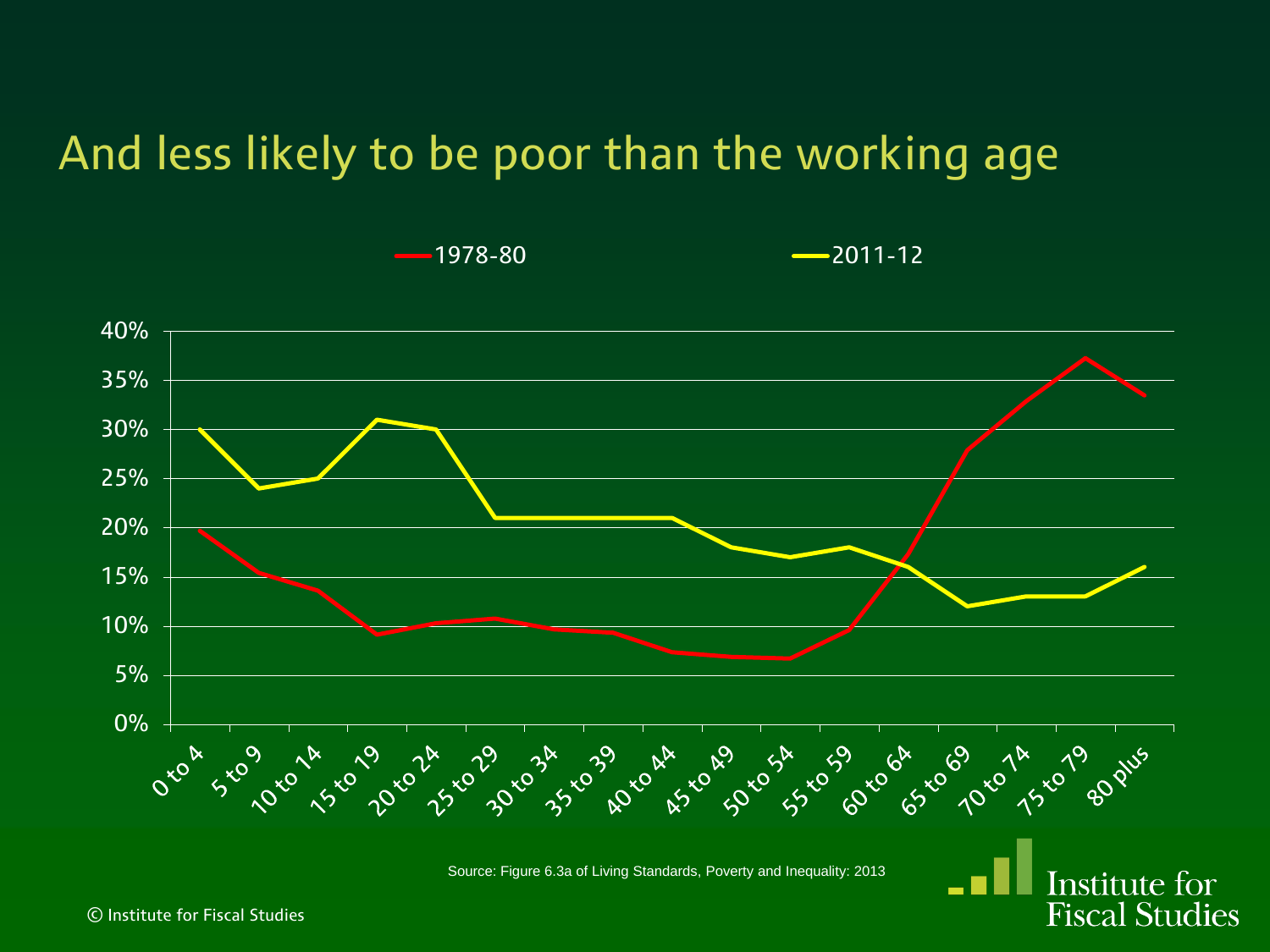## Things have changed dramatically since then

- Median pensioner incomes are now similar to those of the working age population
- And pensioners are distributed across the income distribution
- Driven by increases in income across the pensioner distribution

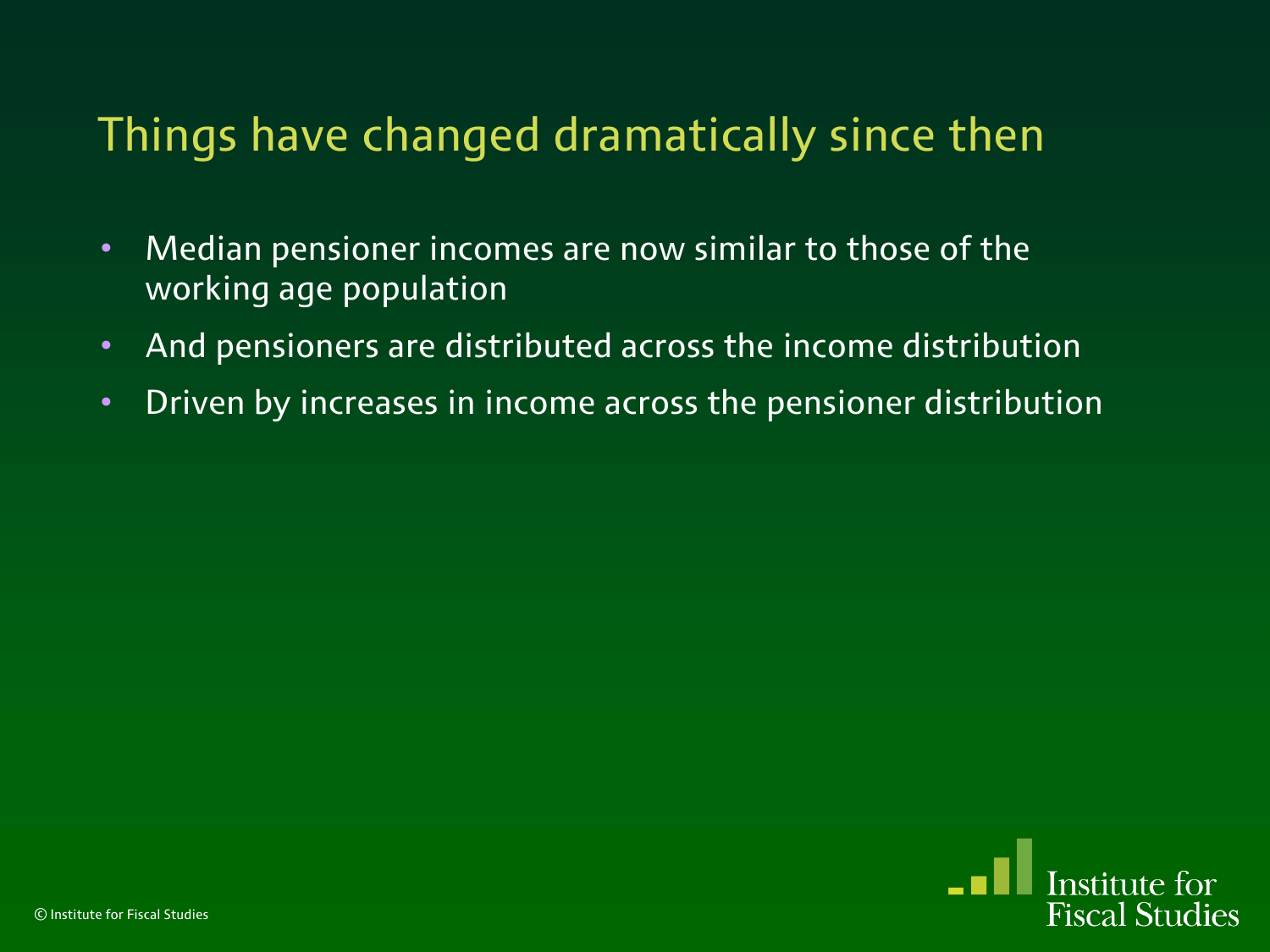#### With annual growth greater and more even than for others (1978-1980 to 2011-12)



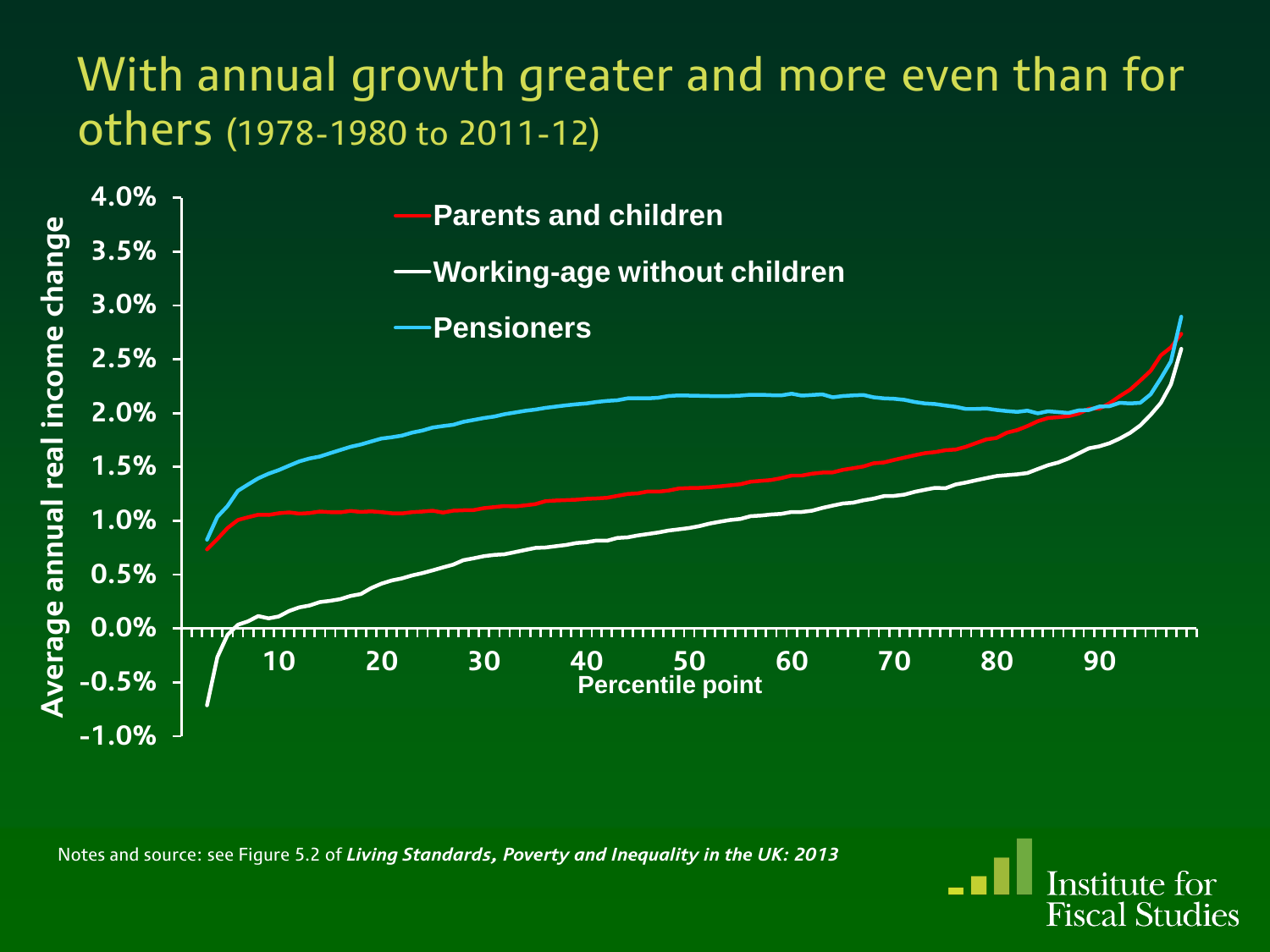## Inequality now lower among pensioners than any other age group

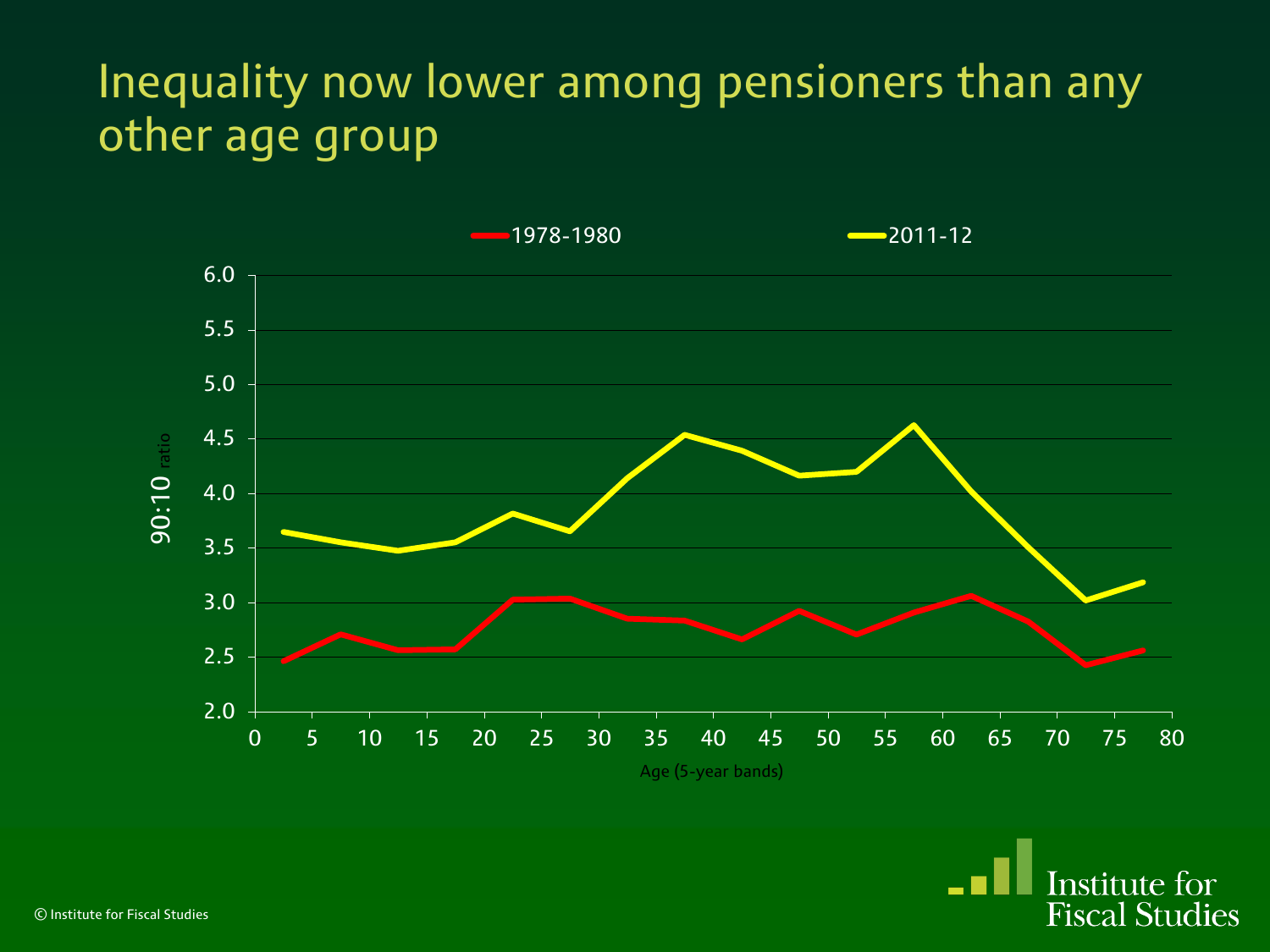### All income sources more important



Pensioner income quintile

Notes and source: see Figure 5.3 of *Living Standards, Poverty and Inequality in the UK: 2013*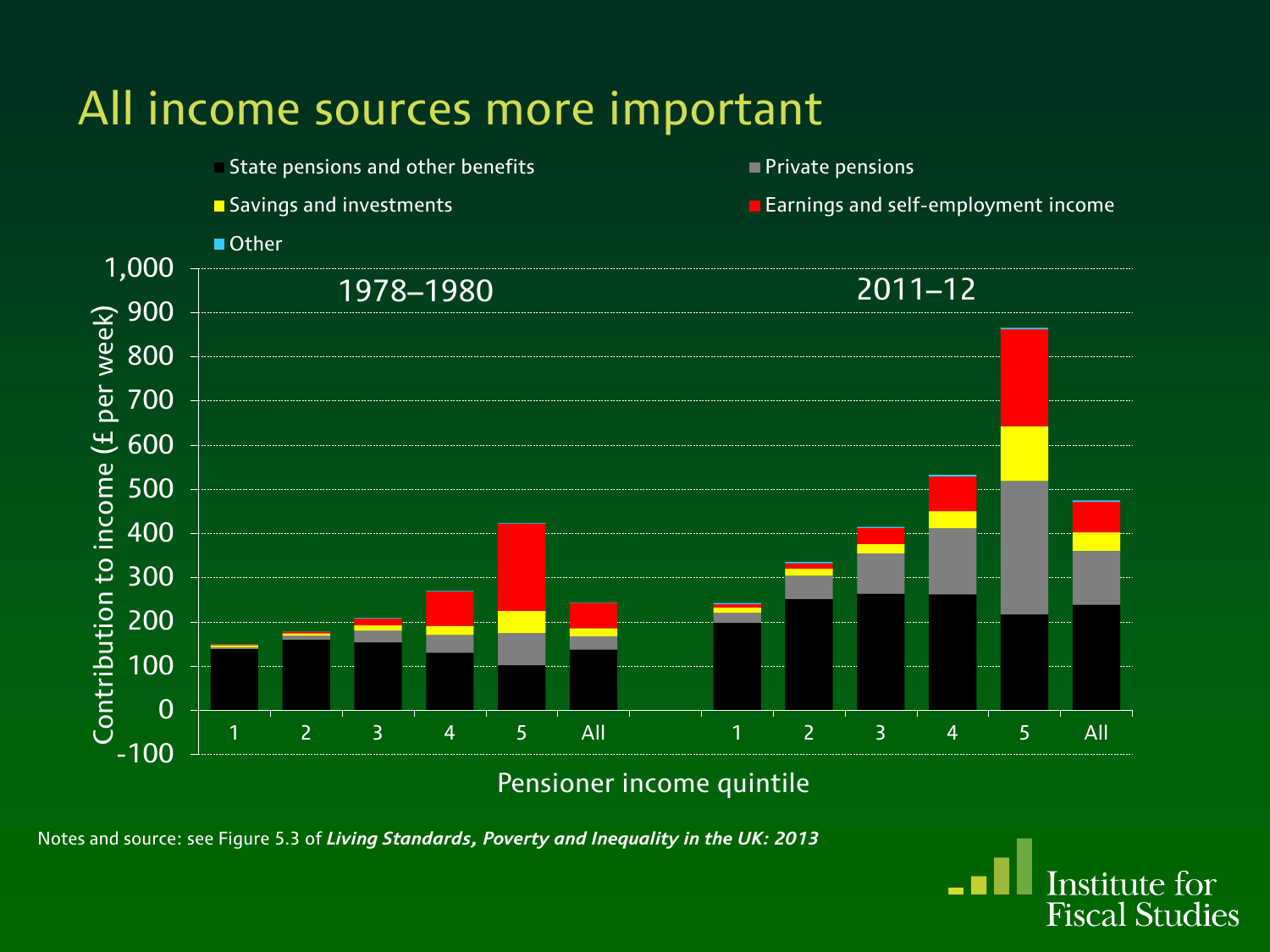#### Components of pensioner income

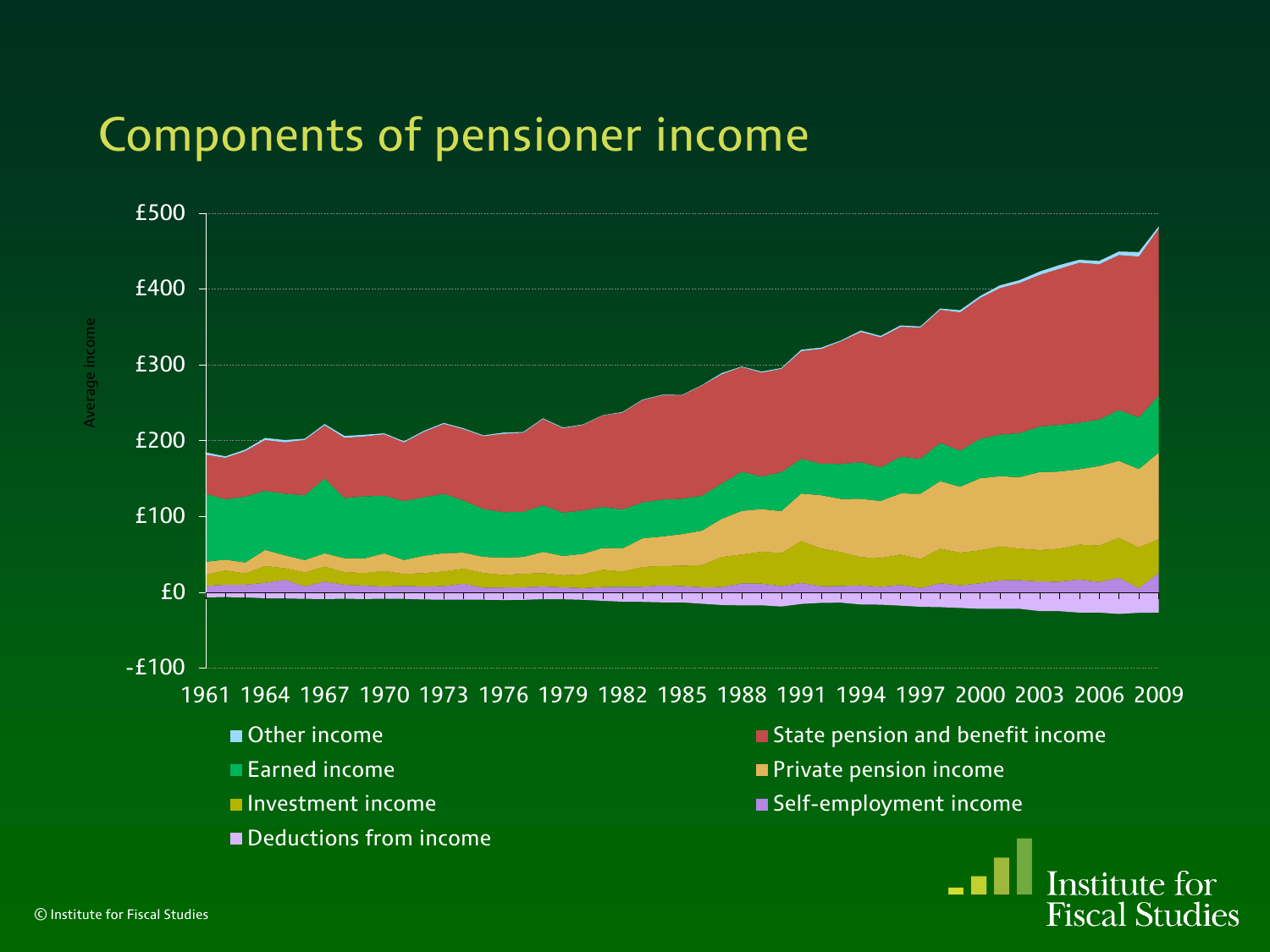### What has driven these changes – state incomes?

- 75% increase in real benefit receipt
	- But NOT driven by increases in level of basic pension

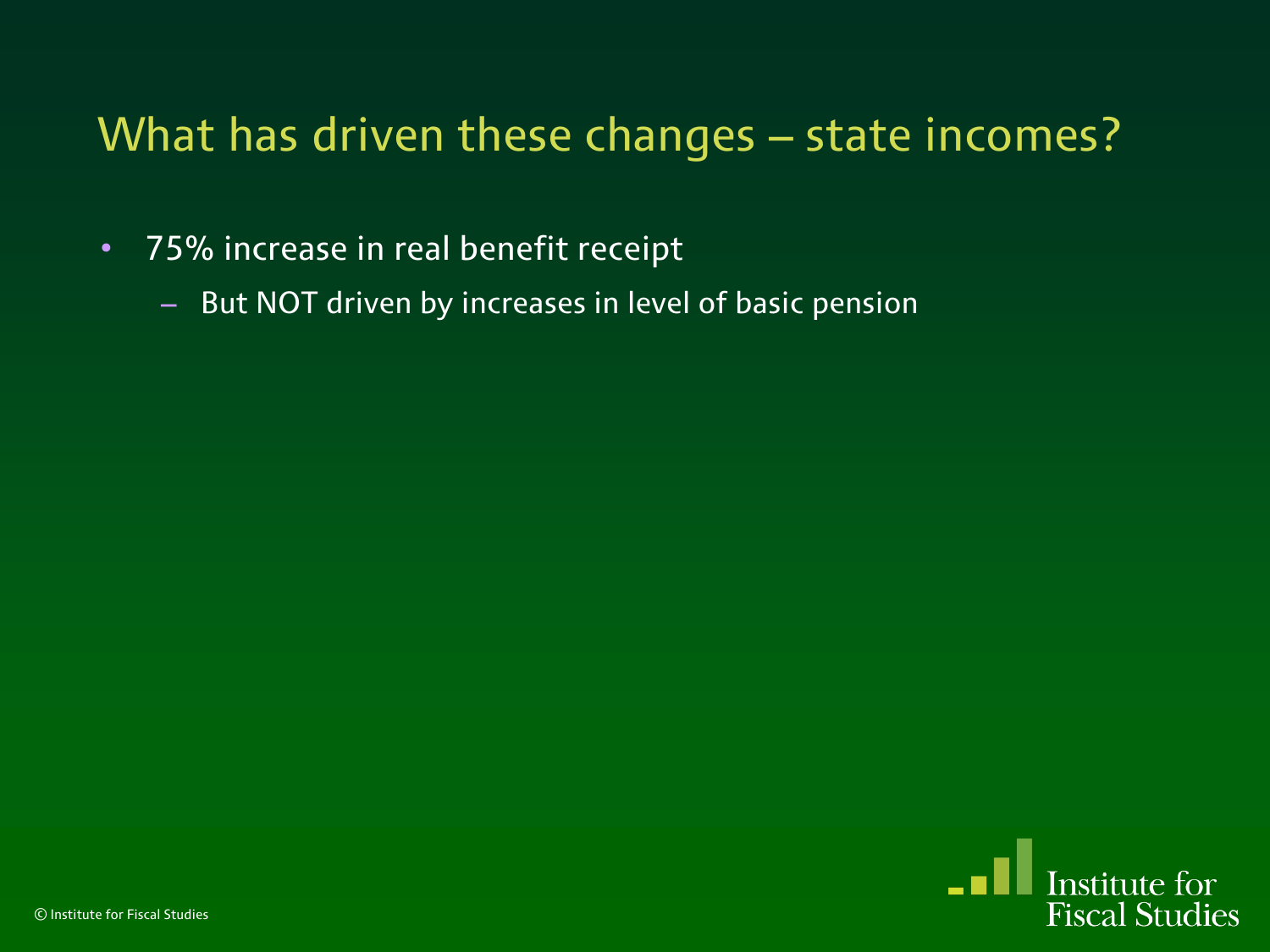#### Basic pension fell relative to average earnings



Institute for **Fiscal Studies**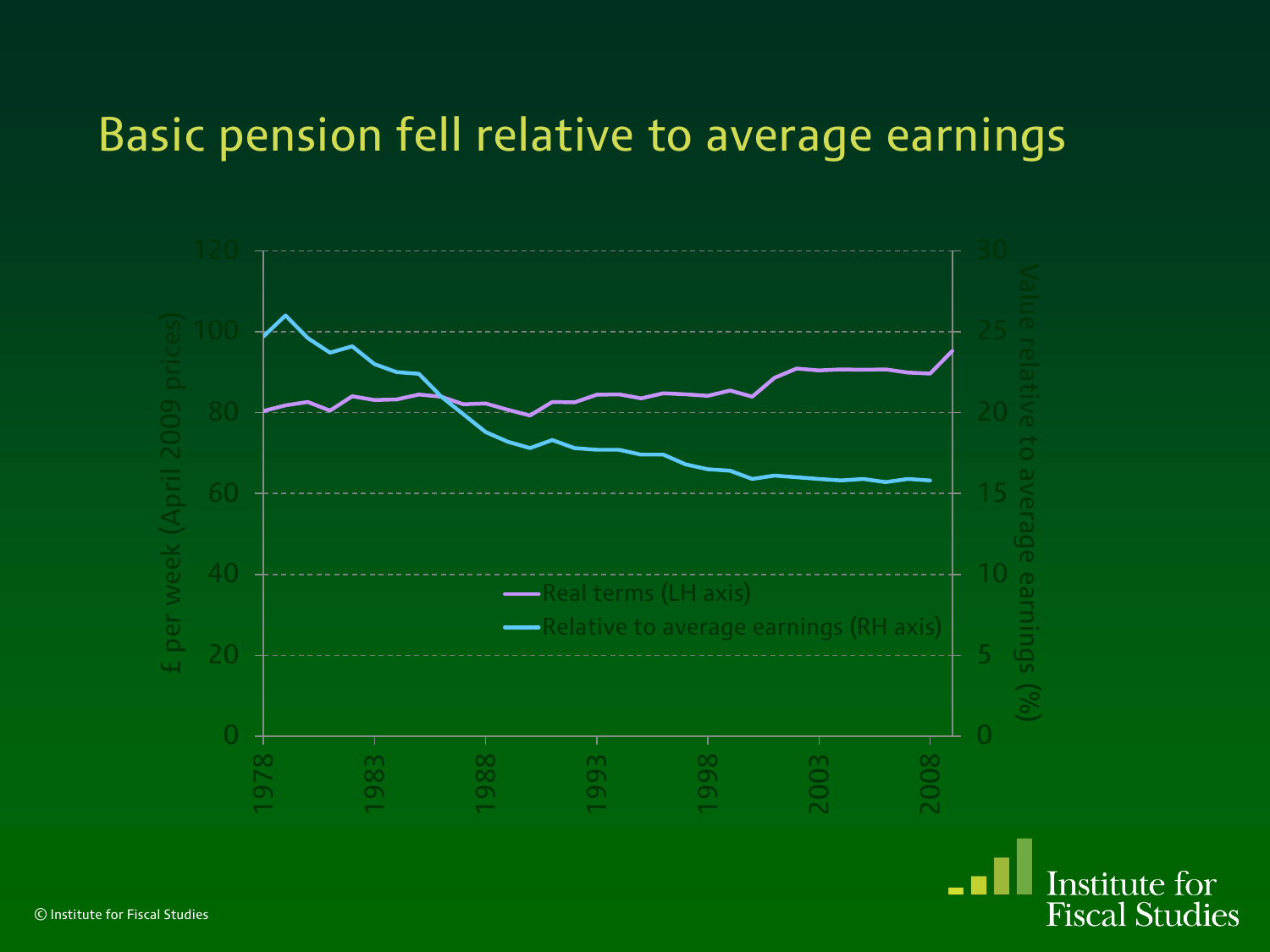#### What has driven these changes – state incomes?

- 75% increase in real benefit receipt
	- But NOT driven by increases in level of basic pension
- Bigger proportional increases at top than bottom
- Increase in benefit incomes driven by
	- Increased entitlement to basic pension
	- Maturation of SERPS
	- Introduction of new universal benefits
	- Big increases in means-tested benefits

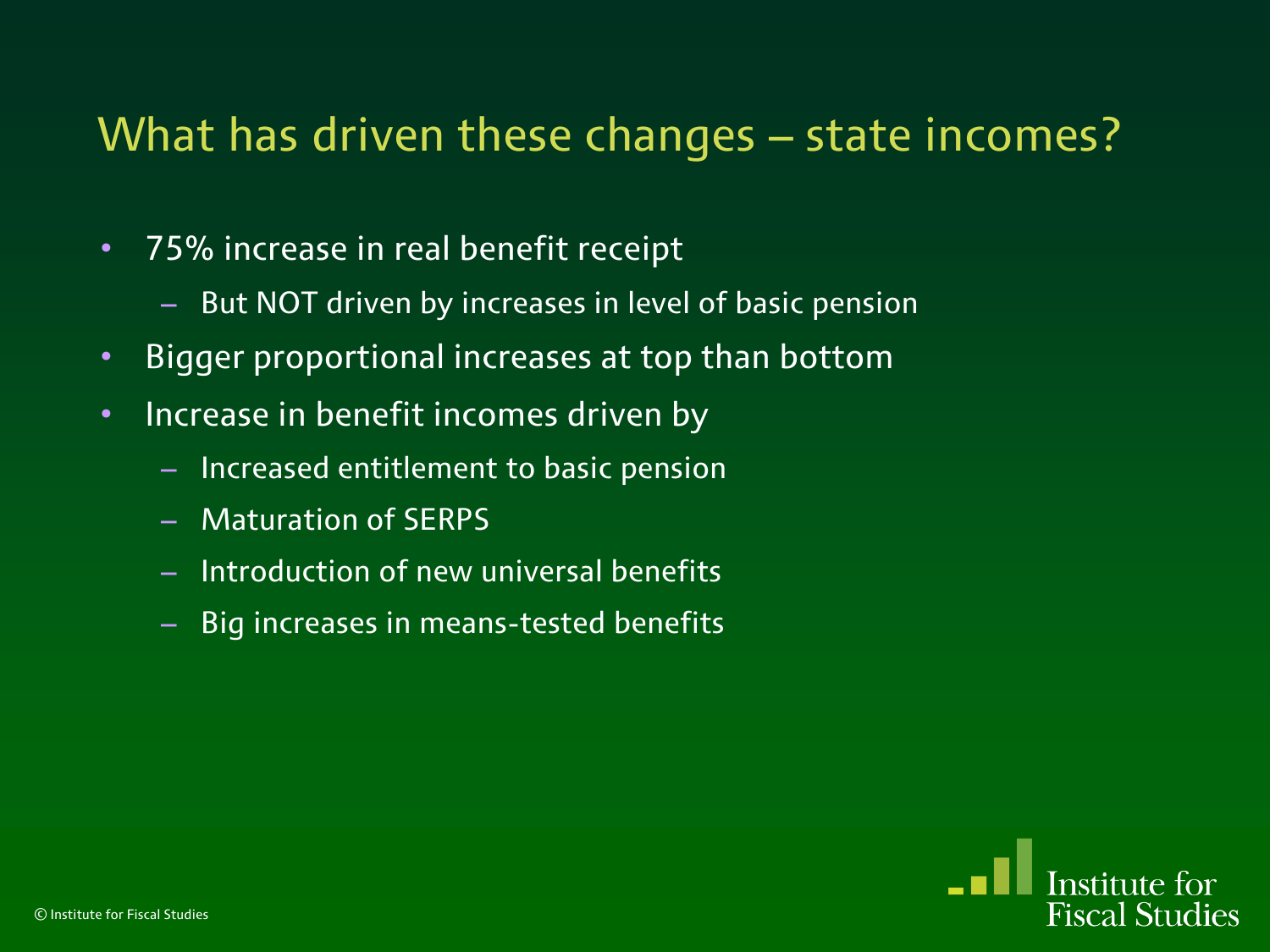#### Tax benefit changes 1997-98 to 2010-11

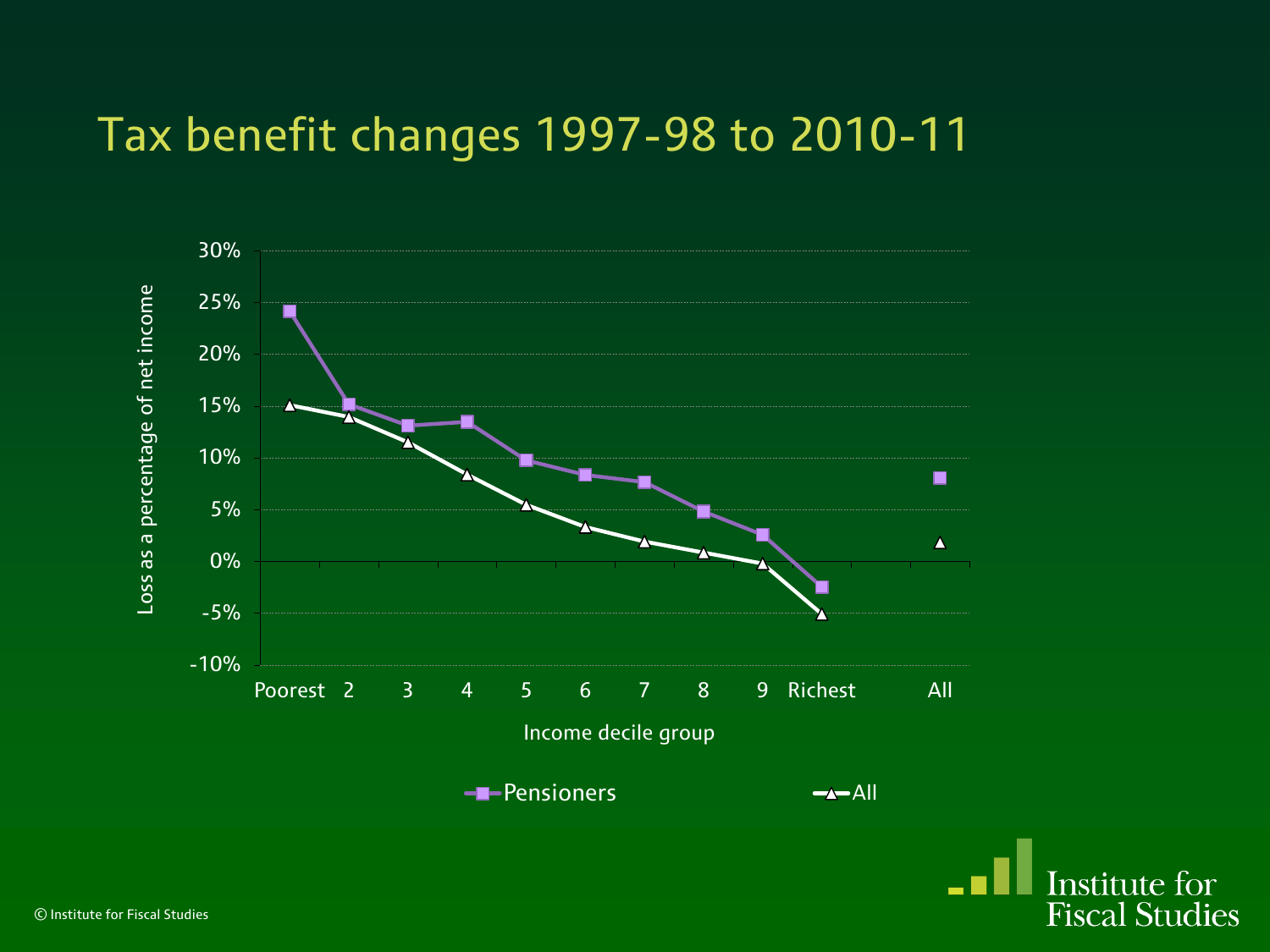#### What has driven these changes – state incomes?

- 75% increase in real benefit receipt
	- But NOT driven by increases in level of basic pension
- Bigger proportional increases at top than bottom
- Increase in benefit incomes driven by
	- Increased entitlement to basic pension
	- Maturation of SERPS
	- Introduction of new universal benefits
	- Big increases in means-tested benefits
- Tax changes have also benefited pensioners

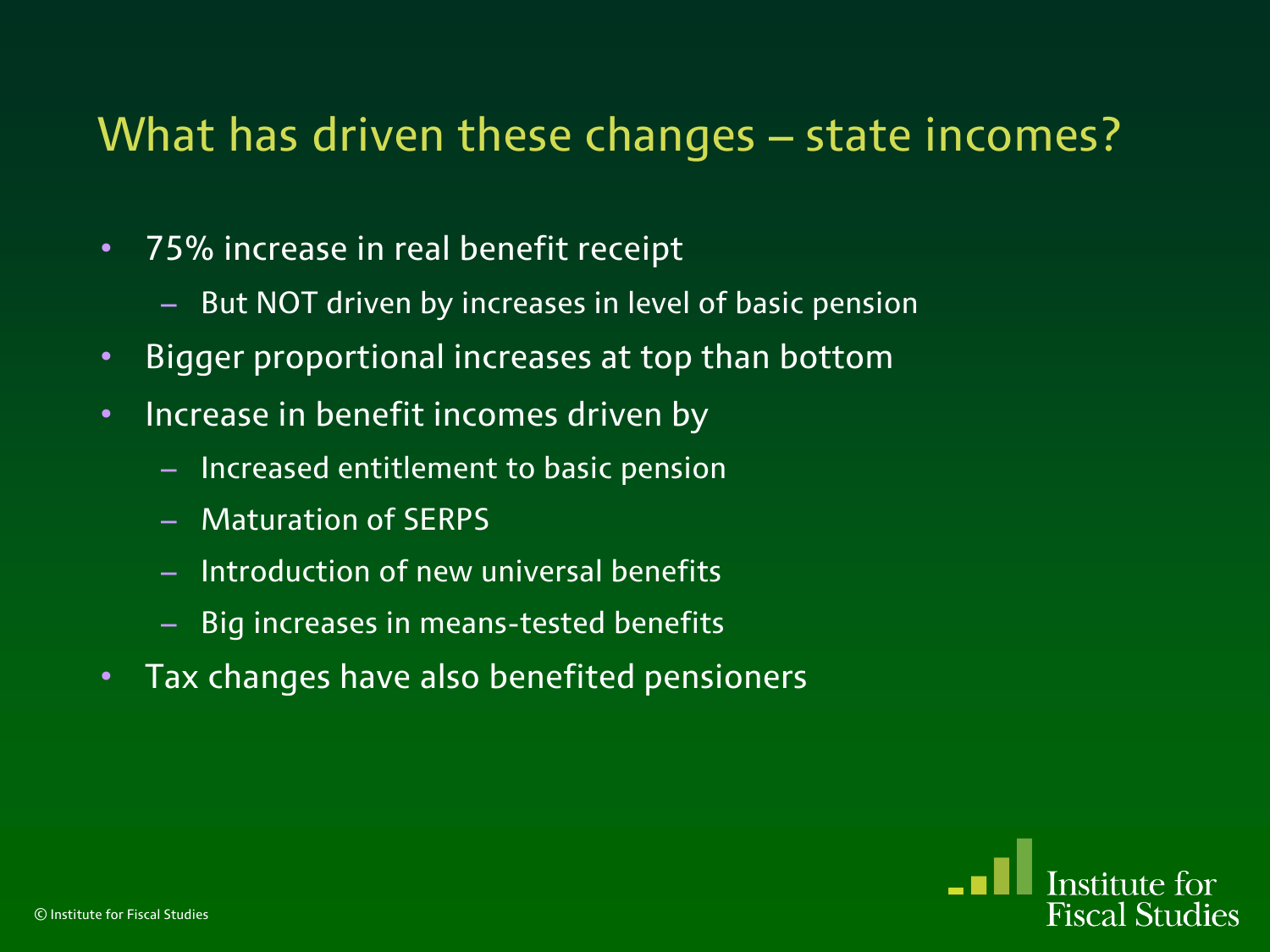#### Average income tax and NI rates paid by workers and pensioners by income level



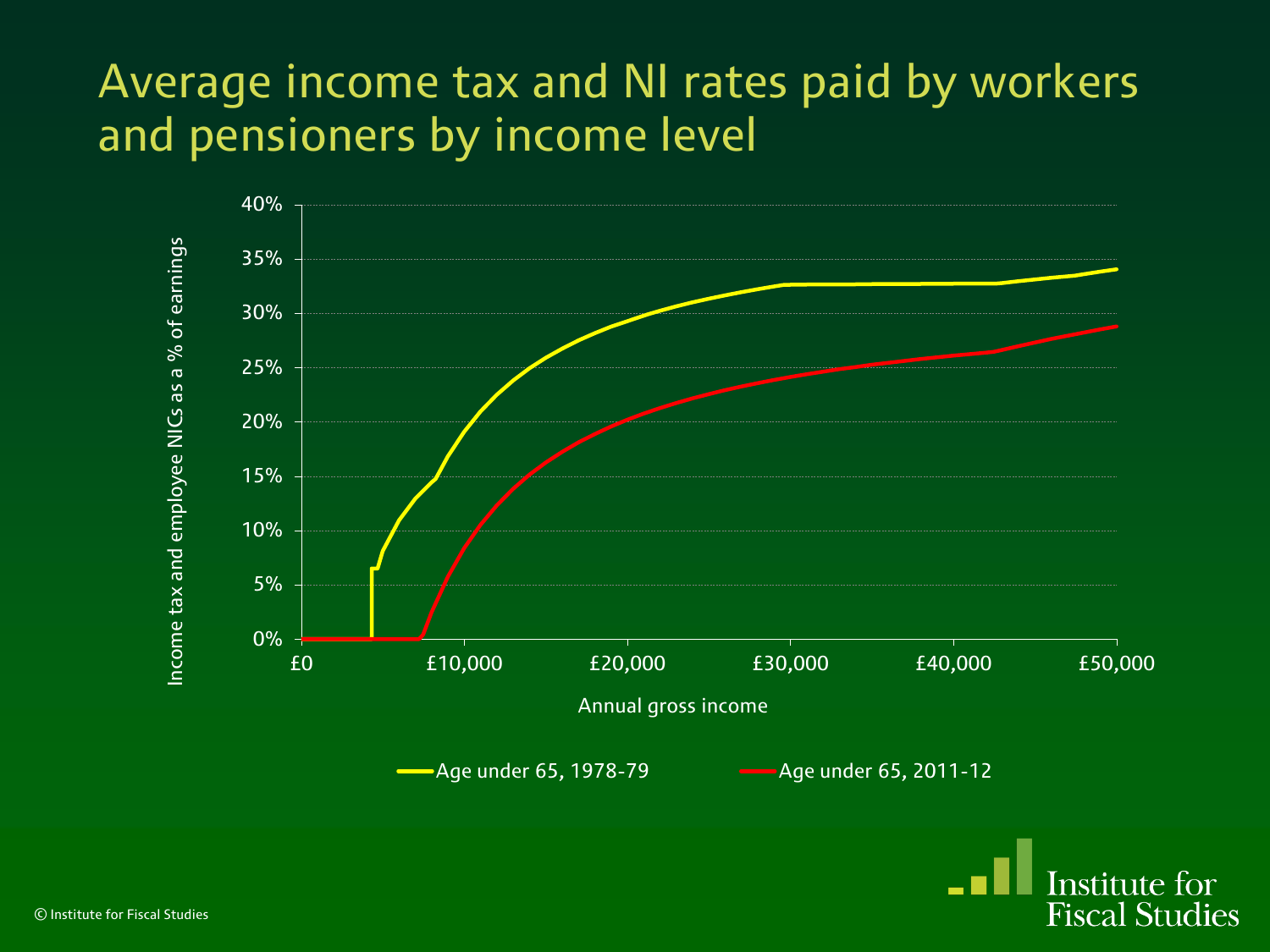#### Average income tax and NI rates paid by workers and pensioners by income level



**Fiscal Studies**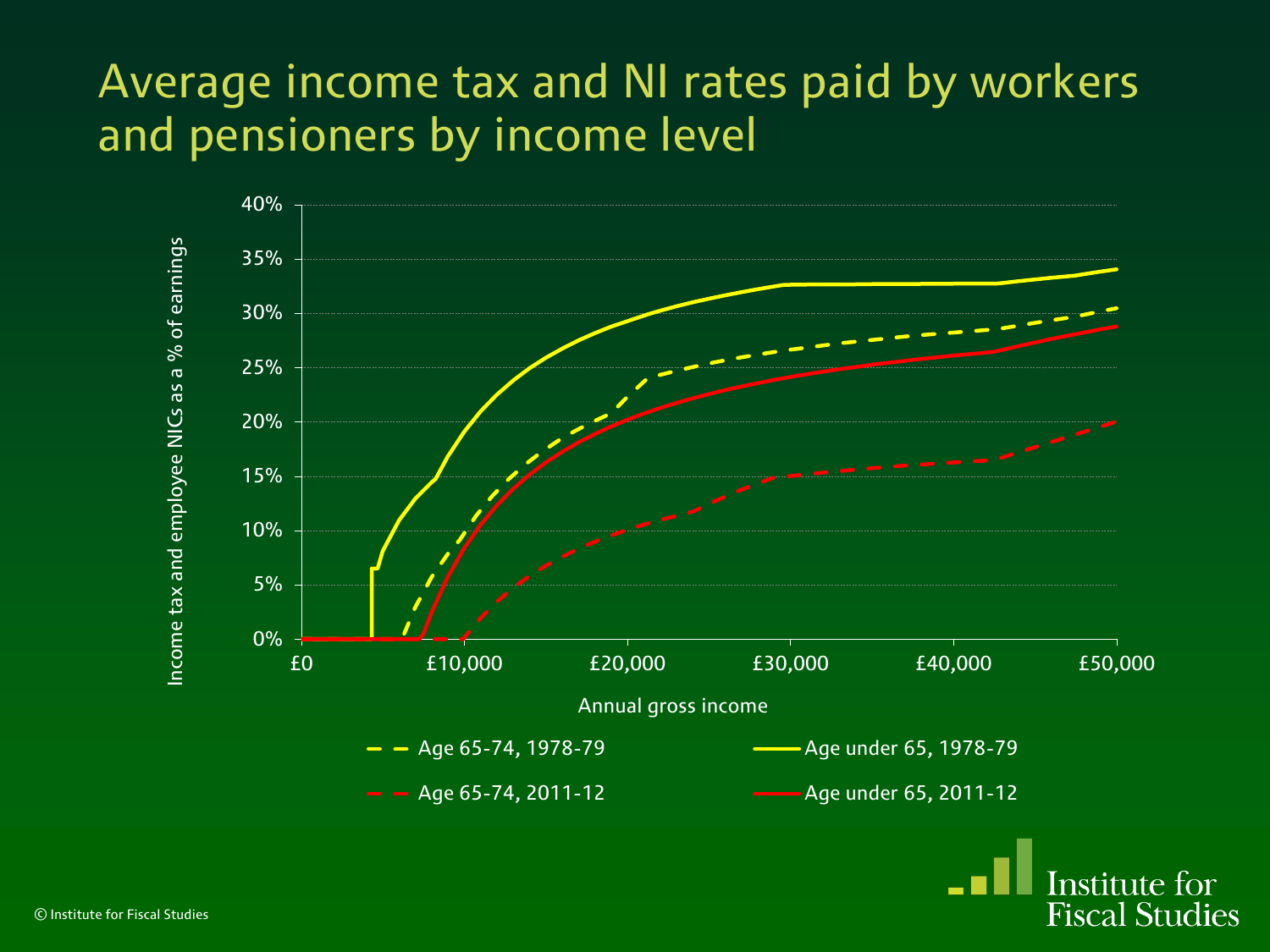#### What has driven these changes – private incomes?

- Driven largely by a four-fold increase in incomes from private pensions
	- Increases right across the distribution
	- Account for 10% of income even for poorest quintile
	- Most important income source for top quintile
- This resulted in large part from a range of new protections against inflation and for job changers
	- Accommodated by strong stock markets
- But for the future private DB schemes are dead or dying
	- And DC schemes will offer much less

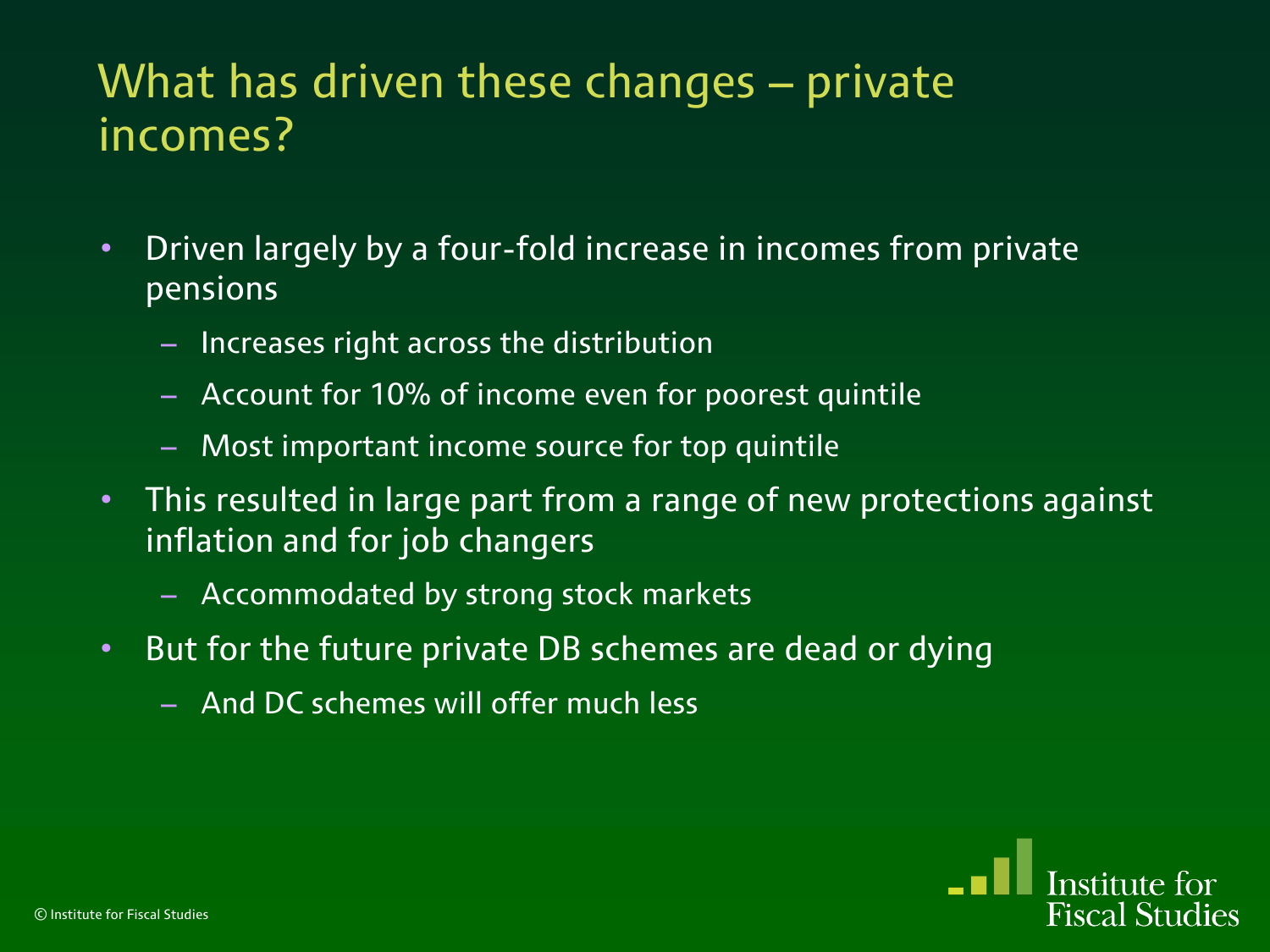### Pensioners have done especially well recently

- Their incomes have continued to grow since 2008
	- In sharp contrast to those of other age groups

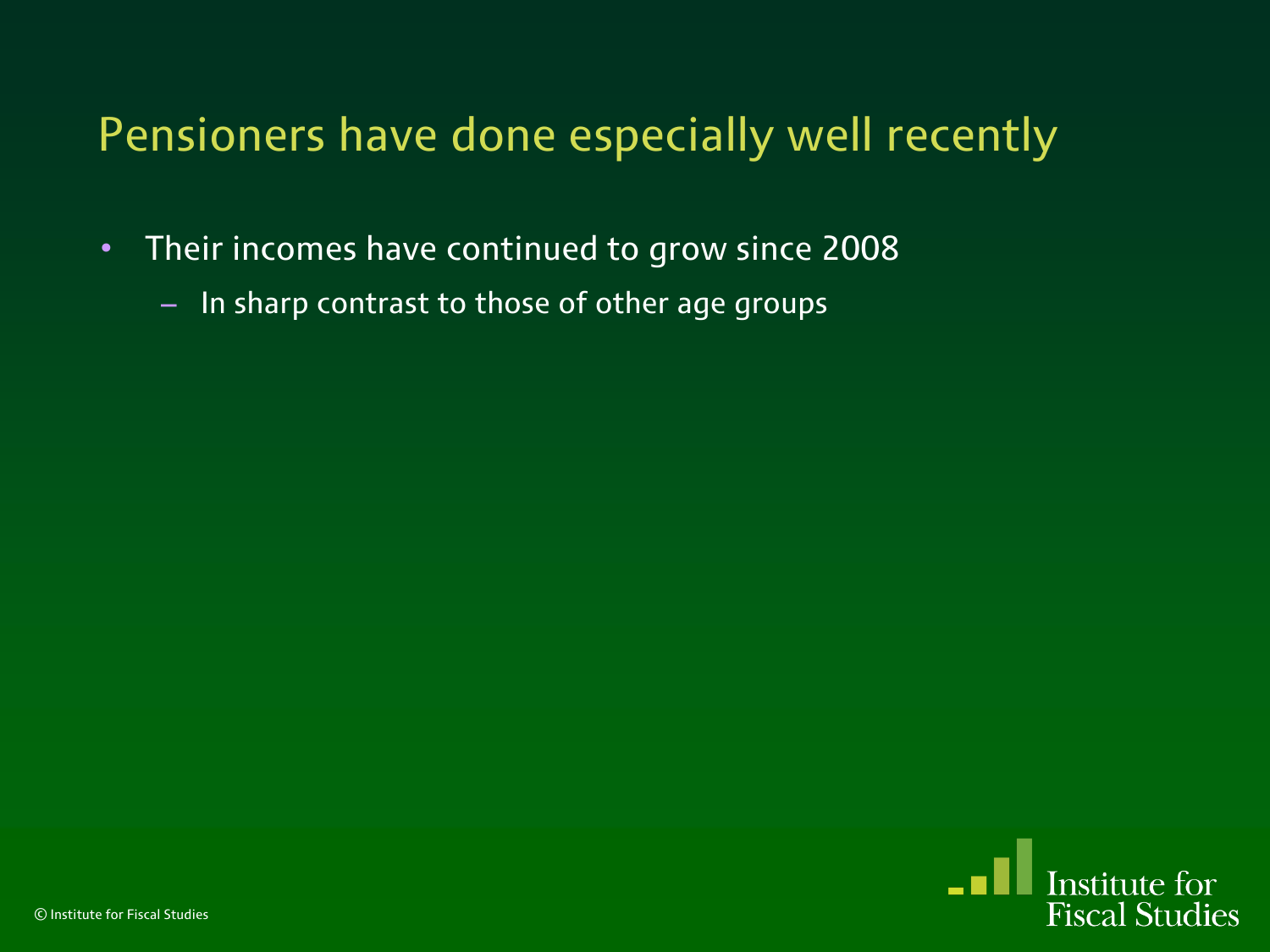# Growth in median income by age (BHC, GB)



Notes and source: see Figure 5.7 of *Living Standards, Poverty and Inequality in the UK: 2013*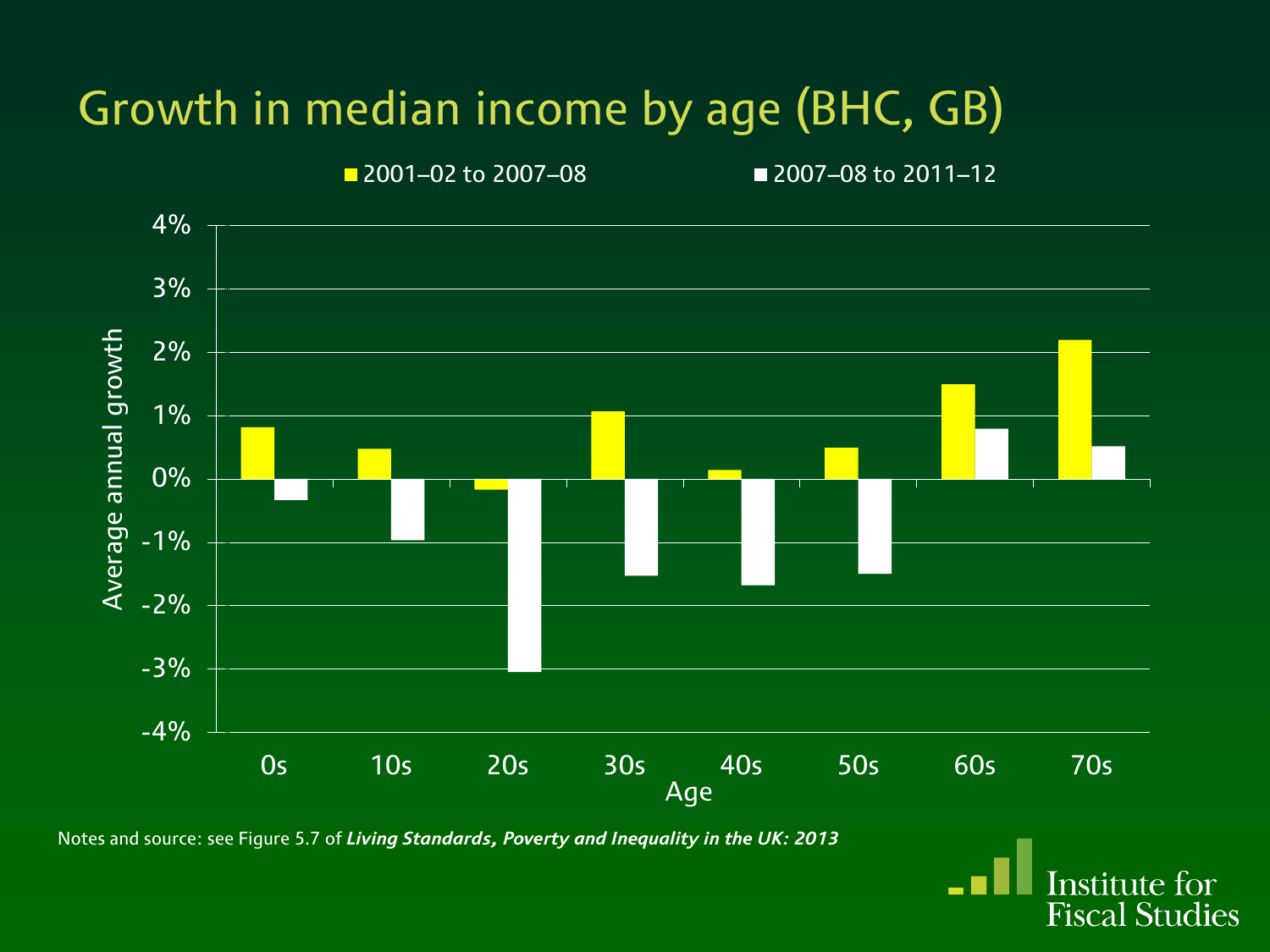#### Pensioners have done especially well recently

- Their incomes have continued to grow since 2008
	- In sharp contrast to those of other age groups
- Tax and benefit changes have largely protected pensioners
	- "Triple lock" on state pensions
	- No cuts to means-tested benefits in contrast to those of working age
	- As yet no reduction in additional universal benefits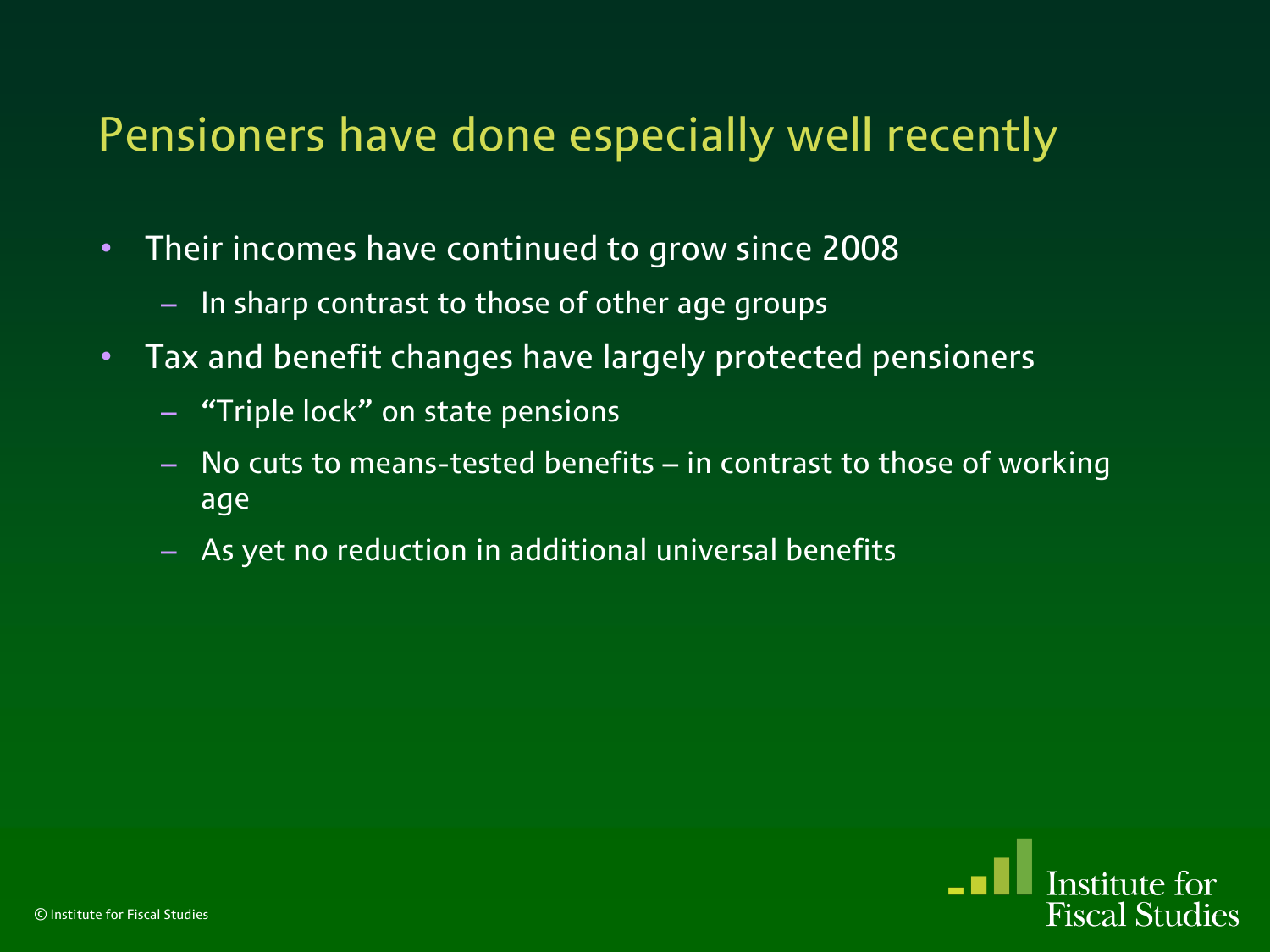#### Changes January 2011 to April 2014



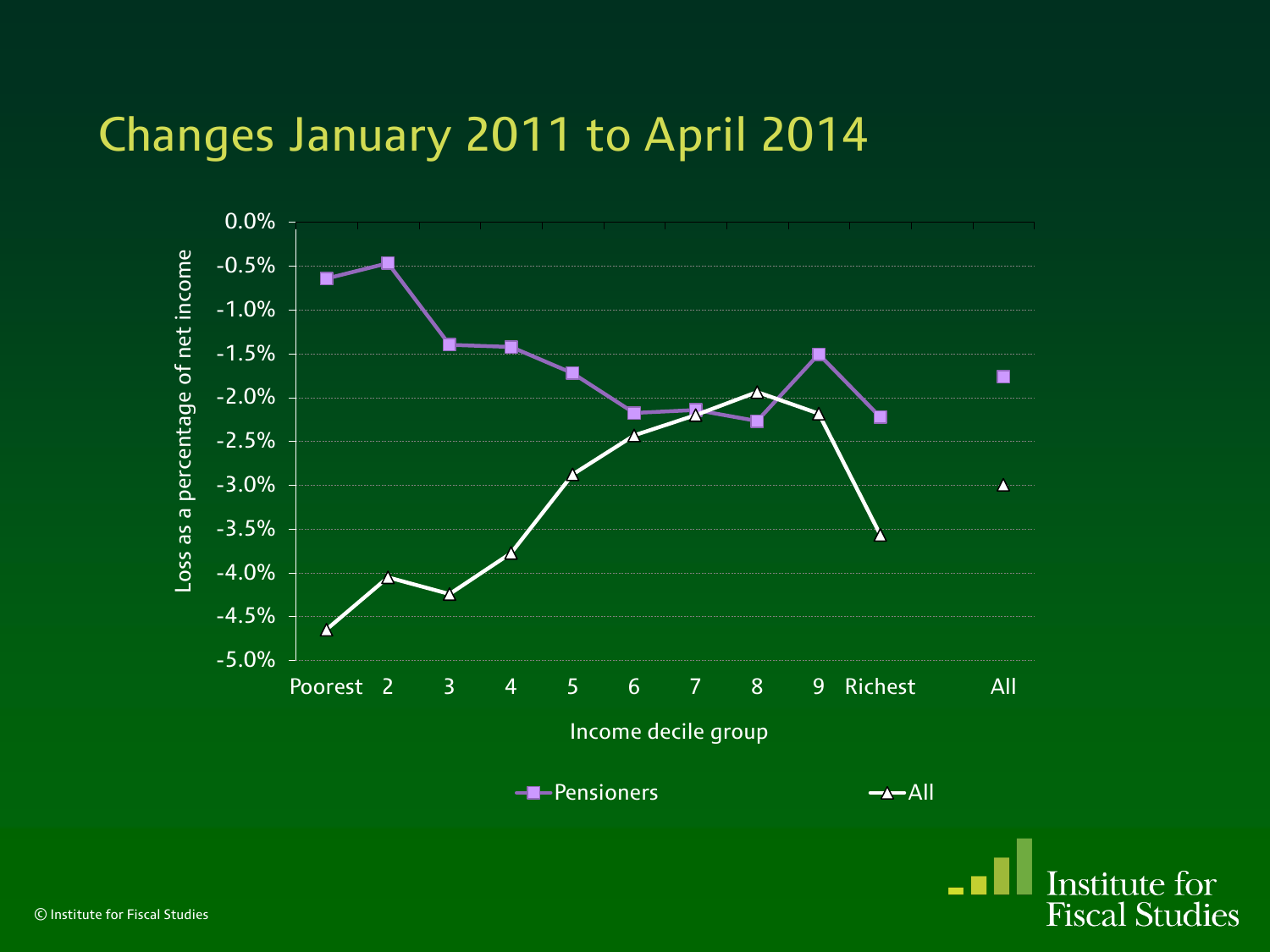#### But the future may not be so rosy

- SERPS and S2P are disappearing and being replaced by much less generous single tier pension
- Private sector DB schemes are disappearing
	- fewer than 10% of private sector employees are now active members of a DB occupational scheme
	- Down from a third in 1997

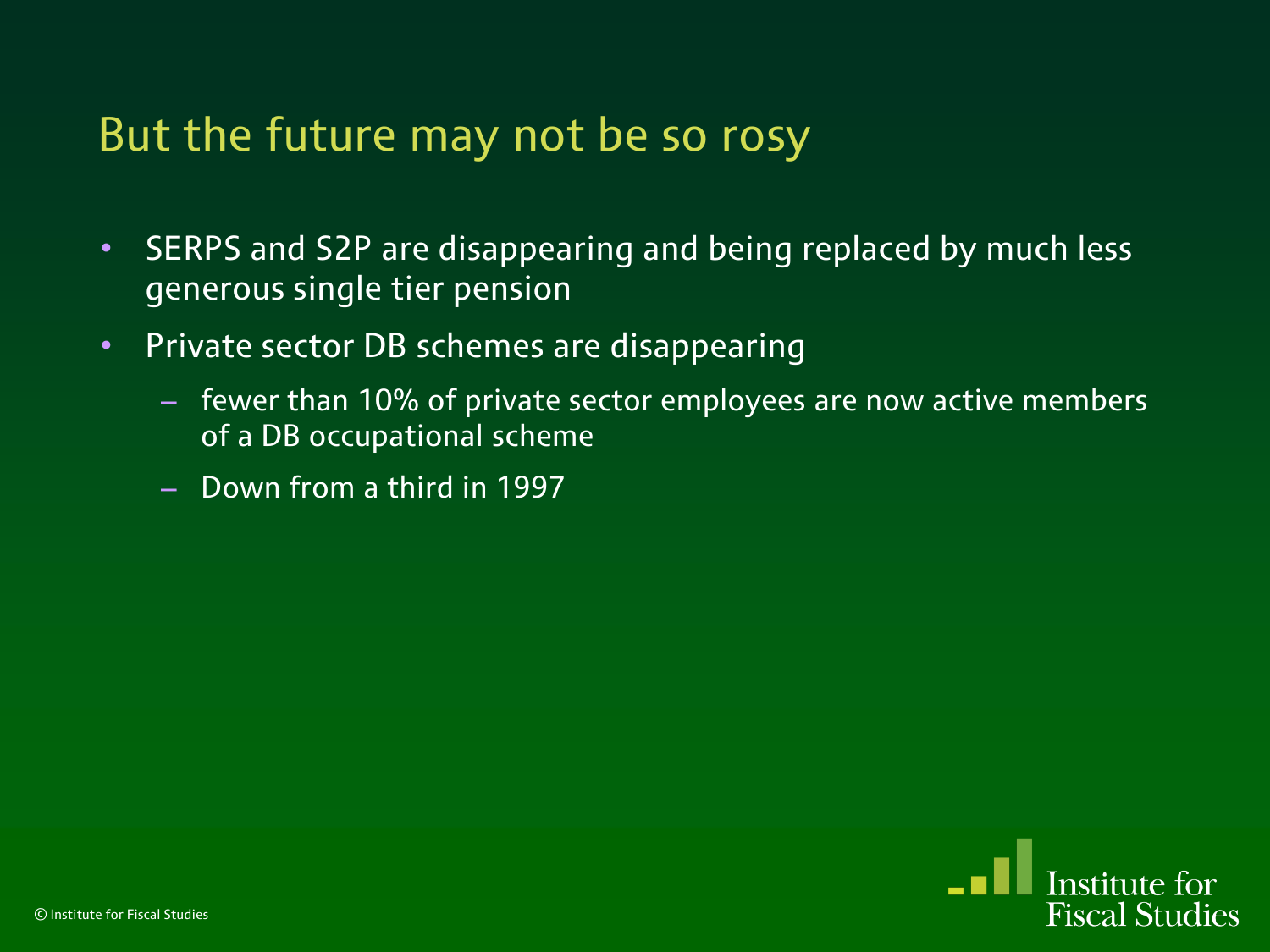#### Recent trends in DB coverage



© Institute for Fiscal Studies

Notes & sources: see Figure 4.1 of Emmerson and Tetlow (2010).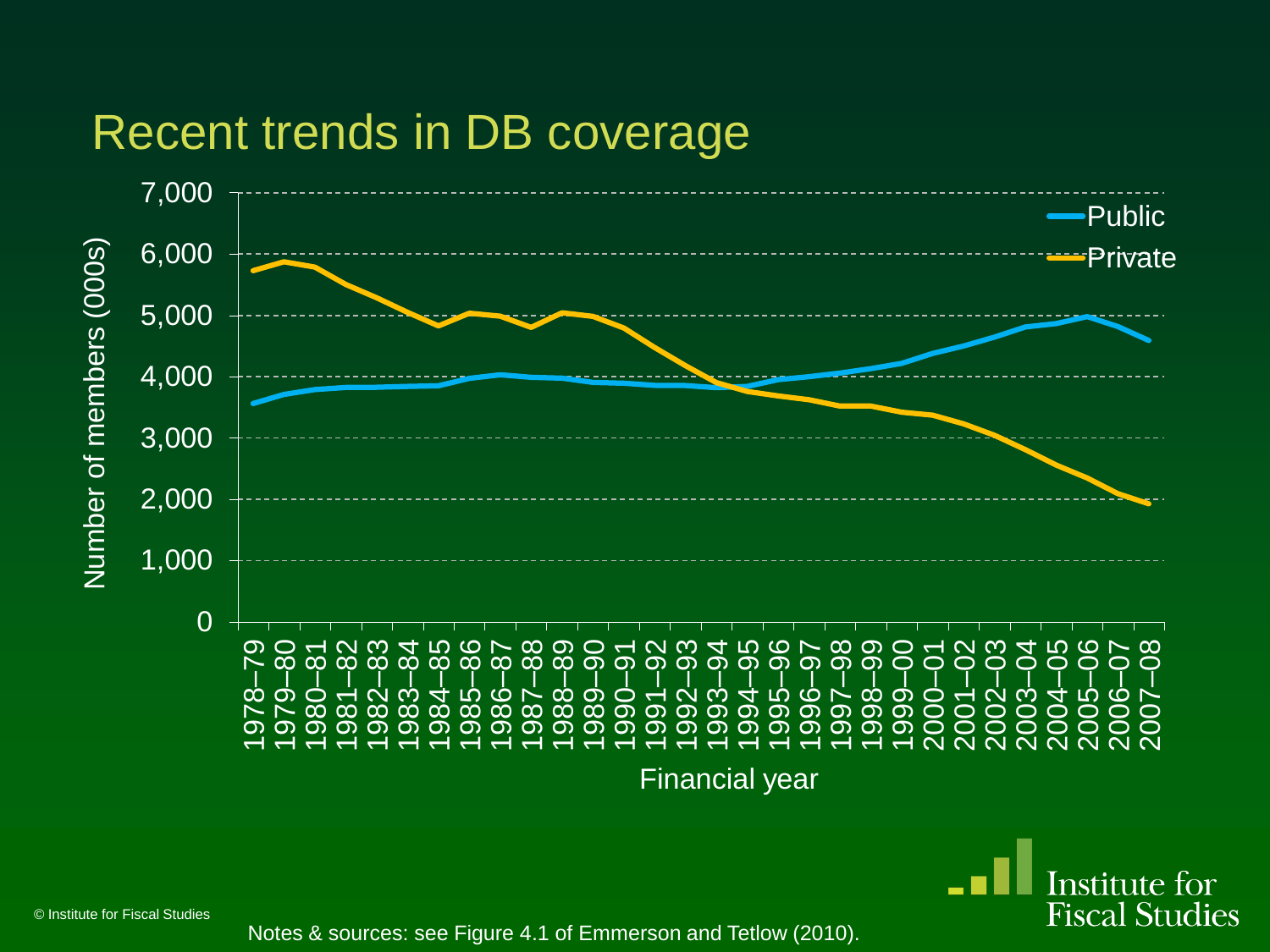#### But the future may not be so rosy

- SERPS and S2P are disappearing and being replaced by much less generous single tier pension
- Private sector DB schemes are disappearing
	- fewer than 10% of private sector employees are now active members of a DB occupational scheme
	- Down from a third in 1997
- DC schemes are typically much less generous
- Auto-enrolment will make only a modest difference